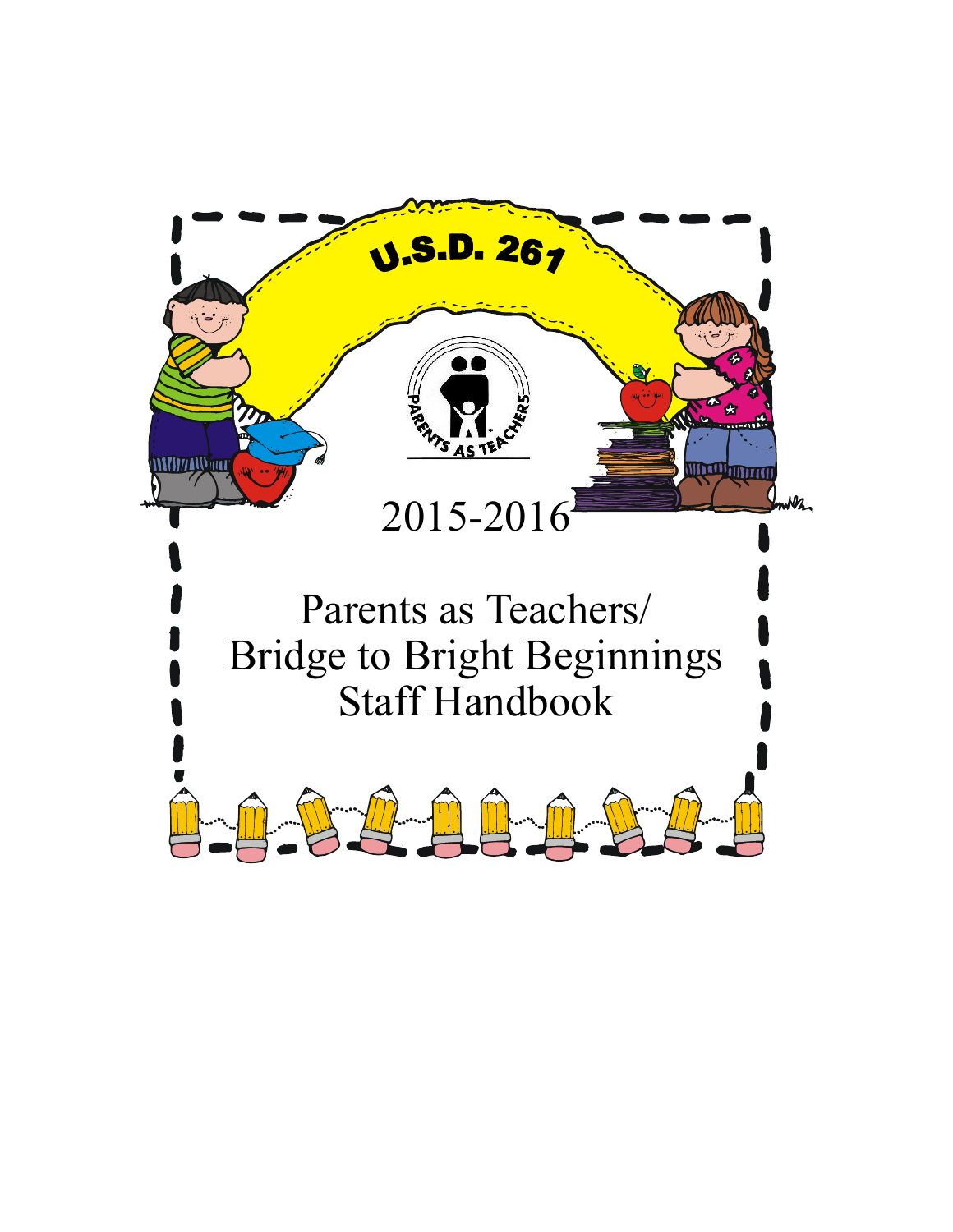# **Table of Contents**

| <b>Introduction</b>                          |  |
|----------------------------------------------|--|
| <b>Equal Opportunity Employer</b>            |  |
| <b>District Mission Statement</b>            |  |
| <b>Parents as Teachers Mission Statement</b> |  |
| <b>Core Values</b>                           |  |
| <b>Program Goals</b>                         |  |
| <b>Board of Education</b>                    |  |
| <b>Central Administration</b>                |  |
| <b>District Phone Numbers</b>                |  |
| <b>Parents as Teachers Staff</b>             |  |
| <b>Teaching and Learning</b>                 |  |
| Curriculum<br><b>Instructional Materials</b> |  |
| Transition                                   |  |
| Parent/Family Participation                  |  |
| Dress Code                                   |  |
| <b>Personal Conduct</b>                      |  |
| <b>Special Education</b>                     |  |
| <b>Reports</b>                               |  |
| <b>Student Attendance</b>                    |  |
| Child Abuse                                  |  |
| Accidents                                    |  |
| Vandalism                                    |  |
| <b>Schedules</b>                             |  |
| <b>Class Schedules</b>                       |  |
| <b>Faculty Meetings</b>                      |  |
| Para Work Day                                |  |
| Teacher Work Days                            |  |
| PAT Educator/Coordinator Contract Year       |  |
| In-service Days                              |  |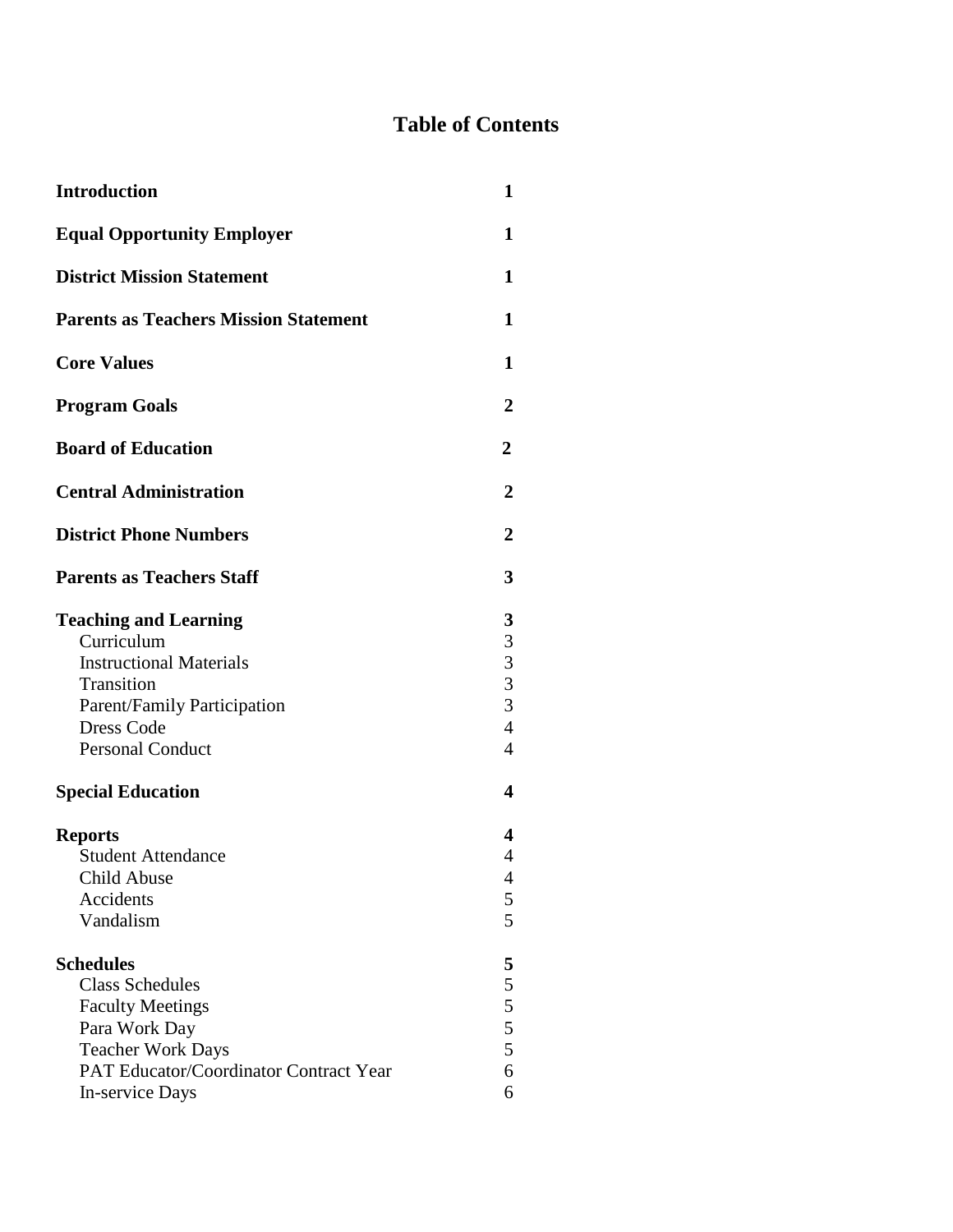| <b>Home Visits</b>                   | 6                |
|--------------------------------------|------------------|
| <b>Waiting List</b>                  | 6                |
| <b>Instructional Fees</b>            | 6                |
| <b>Student Arrival and Departure</b> | 6                |
| <b>Snacks</b>                        | 6                |
| Sign In/Sign Out                     | 6                |
| Duty Free Lunch                      | 6                |
| <b>Planning Periods</b>              | 6                |
| Group Activities Scheduling          | 6                |
| <b>Records</b>                       | 7                |
| <b>Personnel Records</b>             | 7                |
| Certificate                          | $\boldsymbol{7}$ |
| <b>PAT Educator Certificate</b>      | $\overline{7}$   |
| <b>Address Change</b>                | 7                |
| <b>Student Records</b>               | 7                |
| Privacy Act                          | 8                |
| <b>Family File Contents</b>          | 8                |
| Conduct                              | 8                |
| <b>Absences and Substitutes</b>      | 8                |
| <b>Prohibited Substances</b>         | 8                |
| <b>Tobacco Products</b>              | 9                |
| Weapons                              | 9                |
| Gifts                                | 9                |
| Supervision of Students              | 9                |
| Solicitation of Employees            | 9                |
| Solicitation by Employees            | 9                |
| Termination                          | 10               |
| <b>Sexual Harassment</b>             | 10               |
| <b>Racial Harassment</b>             | 11               |
| <b>Bullying</b>                      | 13               |
| <b>District Procedures</b>           | 14               |
| <b>Staff Development</b>             | 14               |
| Professional Development Council     | 14               |
| Evaluations                          | 14               |
| <b>PAT Enrollment Policy</b>         | 14               |
| <b>BBB</b> Enrollment Policy         | 14               |
| <b>Payment Policy</b>                | 14               |
| <b>Refund Policy</b>                 | 14               |
| <b>Family Outings</b>                | 14               |
| <b>Distribution of Materials</b>     | 15               |
| Parking                              | 15               |
| Nepotism                             | 15               |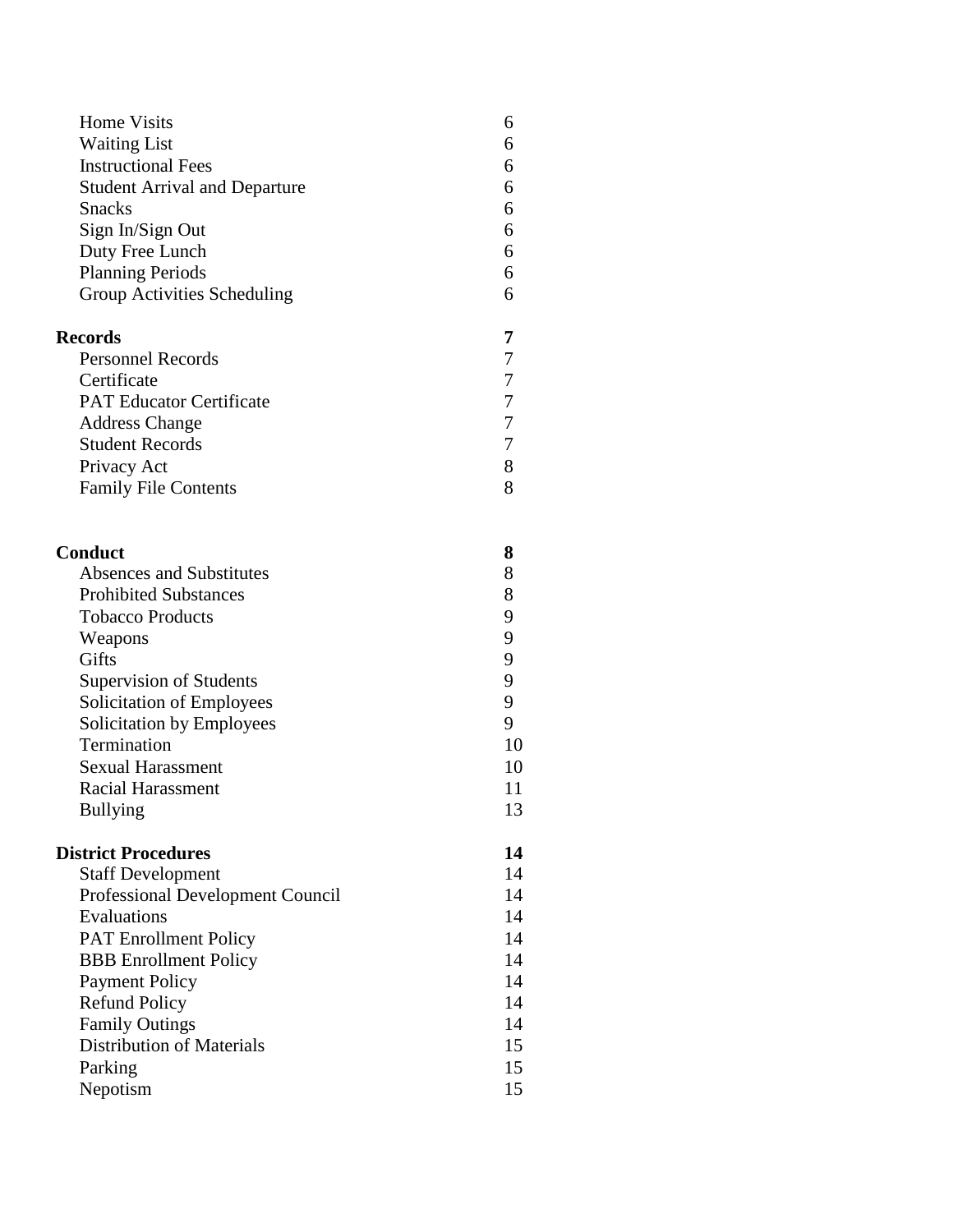| Orientation                      | 15 |
|----------------------------------|----|
| <b>Personal Property</b>         | 15 |
| Telephone Use                    | 15 |
| <b>Maintenance Requests</b>      | 15 |
| <b>Discrimination Complaints</b> | 15 |

# **Benefits and Compensation 16**

| <b>Workers Compensation</b>  |    |
|------------------------------|----|
| Leaves                       | 16 |
| <b>Jury Duty</b>             | 16 |
| Holidays                     | 16 |
| Pay Day                      | 16 |
| <b>Salary Reduction Plan</b> | 16 |
| <b>Annuity Plan</b>          | 16 |
| Retirement                   | 16 |
|                              |    |

## **Health 16**

| <b>Health Nurse</b>                            | 16 |
|------------------------------------------------|----|
| Health Aide                                    | 16 |
| <b>Employee Health Examinations</b>            | 17 |
| <b>Bloodborne Pathogens</b>                    | 17 |
| Communicable Diseases (employee)               | 17 |
| Communicable diseases (child or family member) | 17 |
| <b>Administering Medications</b>               | 18 |
| <b>Illness</b>                                 | 18 |
| <b>Bathroom Policy</b>                         | 18 |
| <b>Animals and Plants</b>                      | 19 |
| Asbestos                                       | 19 |
| Hazardous Waste                                | 19 |
|                                                |    |

## **Safety and Security 19**

| Drills and Evacuation            | 19 |
|----------------------------------|----|
| Evacuation of the Building       | 20 |
| <b>Emergency Procedure Guide</b> | 20 |
| <b>Emergency Closings</b>        | 20 |
| <b>Safety Practices</b>          | 21 |
| Securing Work Area               | 21 |
| Crisis Plan                      | 21 |
| <b>Personal Safety</b>           | 21 |
| Keys                             | 21 |
| <b>Internet Safety</b>           | 21 |
|                                  |    |

| <b>Student Conduct</b>                      | 21 |
|---------------------------------------------|----|
| Bridge to Bright Beginnings Student Conduct | 21 |
| Discipline Procedures                       | 21 |
| Corporal Punishment                         | 21 |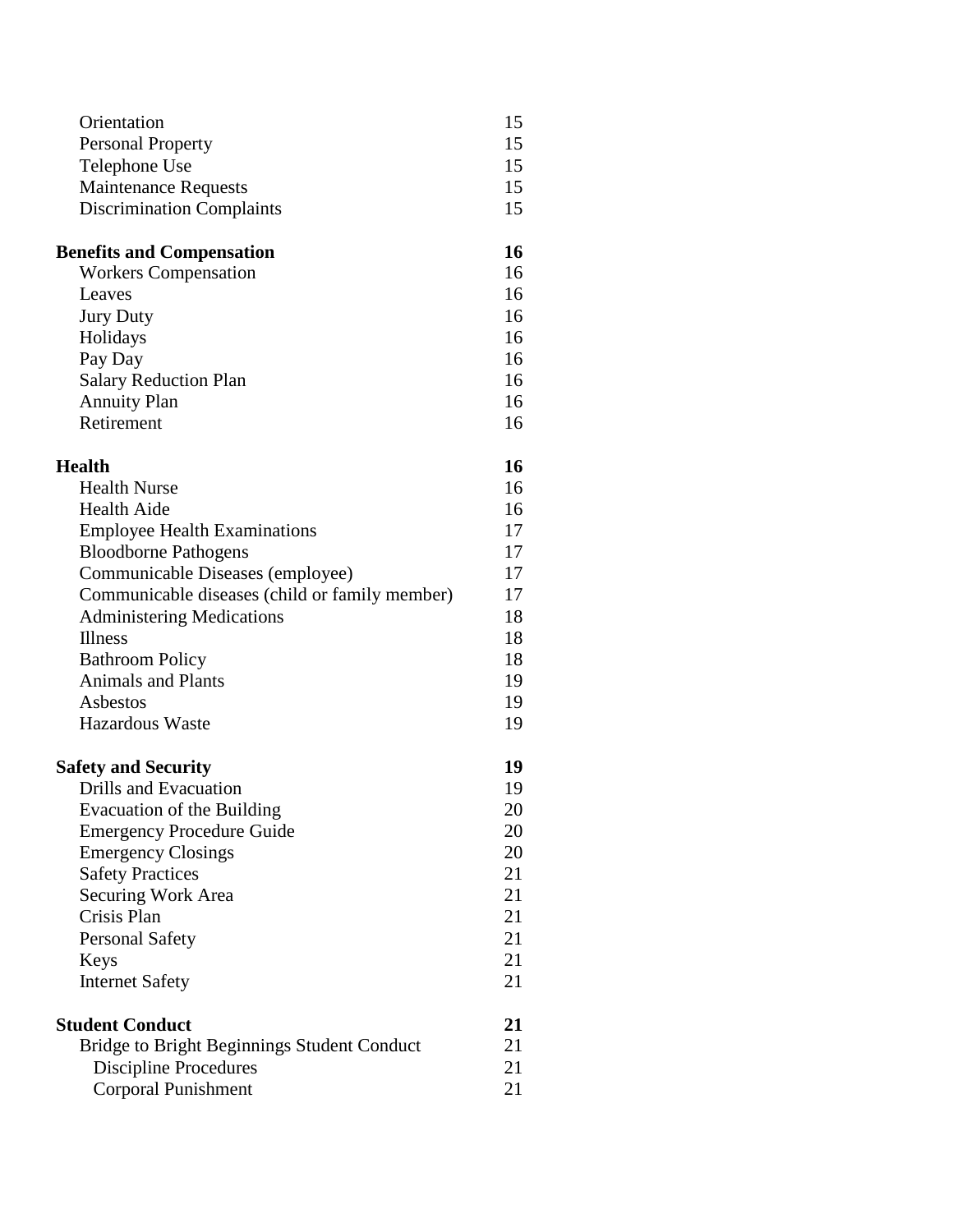| Suspension                                                                                | 22 |
|-------------------------------------------------------------------------------------------|----|
| Dismissal from Program                                                                    | 22 |
| Parents as Teachers Student and Family Conduct                                            | 22 |
| <b>Parent Information Letter</b>                                                          | 22 |
| <b>Discipline Procedures</b>                                                              | 22 |
| Corporal Punishment                                                                       | 22 |
| Dismissal From Program                                                                    | 22 |
| <b>Equipment and Supplies</b>                                                             | 22 |
| <b>Equipment Check Out</b>                                                                | 22 |
| Computers                                                                                 | 22 |
| District Computer/Technology Checkout                                                     | 23 |
| <b>Ordering Procedures</b>                                                                | 23 |
| Reimbursement                                                                             | 24 |
| Copying and Duplicating                                                                   | 24 |
| <b>Vehicle Request</b>                                                                    | 24 |
| <b>Acknowledgement of Receipt of Staff Handbook</b>                                       | 25 |
| <b>Forms</b>                                                                              |    |
| <b>District Calendar</b>                                                                  |    |
| <b>Born to Learn Essential Records</b>                                                    |    |
|                                                                                           |    |
| <b>Screening Recommendations Record</b>                                                   |    |
| <b>Personal Visit Record</b>                                                              |    |
| <b>Enrollment Record</b>                                                                  |    |
| <b>Health Record</b>                                                                      |    |
| <b>Annual Individual Service Record</b>                                                   |    |
| <b>Exit Record</b>                                                                        |    |
| Permission to Release Records form                                                        |    |
| Permission to publish pictures form                                                       |    |
| Agreement to participate—PAT                                                              |    |
| Agreement to participate – Bridge to Bright Beginnings<br>Monthly Work Log/ Sign-In Sheet |    |

PAWS Manual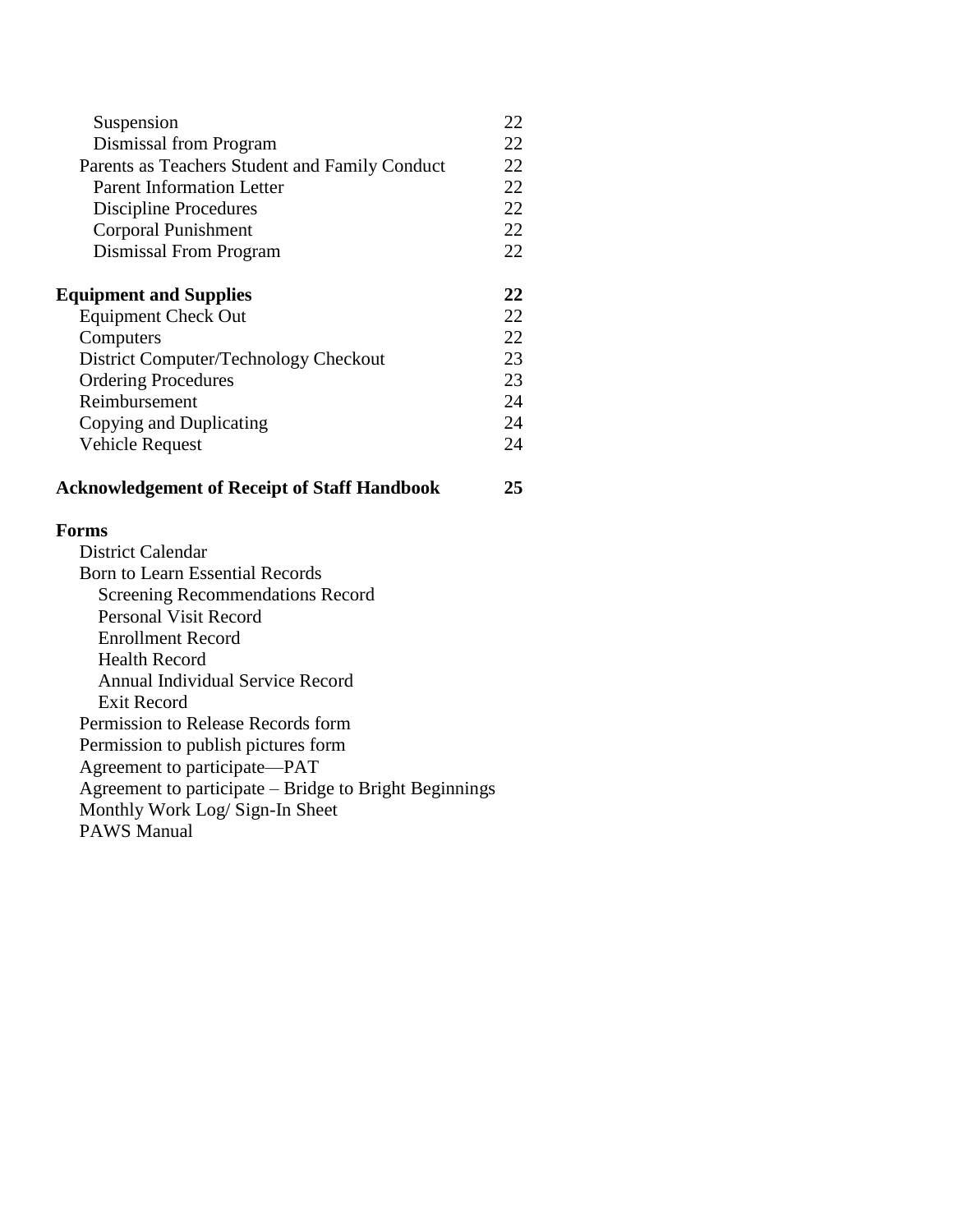## **INTRODUCTION**

This handbook is designed to provide information that will aid all Parents as Teachers educators in meeting their responsibilities and inform them of policies, procedures and processes necessary to help coordinate the management of the Parents as Teachers program.

The items in this handbook were suggested by teachers and administrators at the Early Childhood Center and by PAT staff. These items must be evaluated in terms of their contribution to the betterment of the educational process for children and families. To accomplish this, it is expected that this handbook will be reviewed annually by the coordinator and educators with a view toward revisions to keep it current in conjunction with our major code of ethics. OUR PRIMARY PURPOSE IS TO SERVE THE NEEDS OF ALL CHILDREN AND FAMILIES IN OUR PROGRAM BY SUPPORTING AND ENCOURAGING THEM IN THEIR ROLE AS THEIR CHILDREN'S FIRST, BEST AND MOST IMPORTANT TEACHERS.

For additional information, refer to the Board of Education Policy manual, the Parent Handbook, and the current USD #261 Negotiated Agreement.

## **EQUAL OPPORTUNITY EMPLOYER**

USD 261 Policy GAAA: The district is an equal opportunity employer and shall not discriminate in its employment practices and policies with respect to hiring compensation, terms, conditions, or privileges of employment because of an individual's race, color, religion, sex, age, disability or national origin.

## **DISTRICT MISSION STATEMENT**

The mission of the Haysville Public schools is to advance learning for all through the relentless pursuit of excellence.

## **PARENTS AS TEACHERS MISSION STATEMENT**

The mission of Parents as Teachers is to provide the information, support and encouragement parents need to help their children develop optimally during the crucial early years of life.

## **CORE VALUES**

- Parents are their children's first and most influential teachers.
- The early years of a child's life are critical for optimal development and provide the foundation for success in school and life.
- Established and emerging research should be the foundation of parent education and family support curricula, training, materials, and services.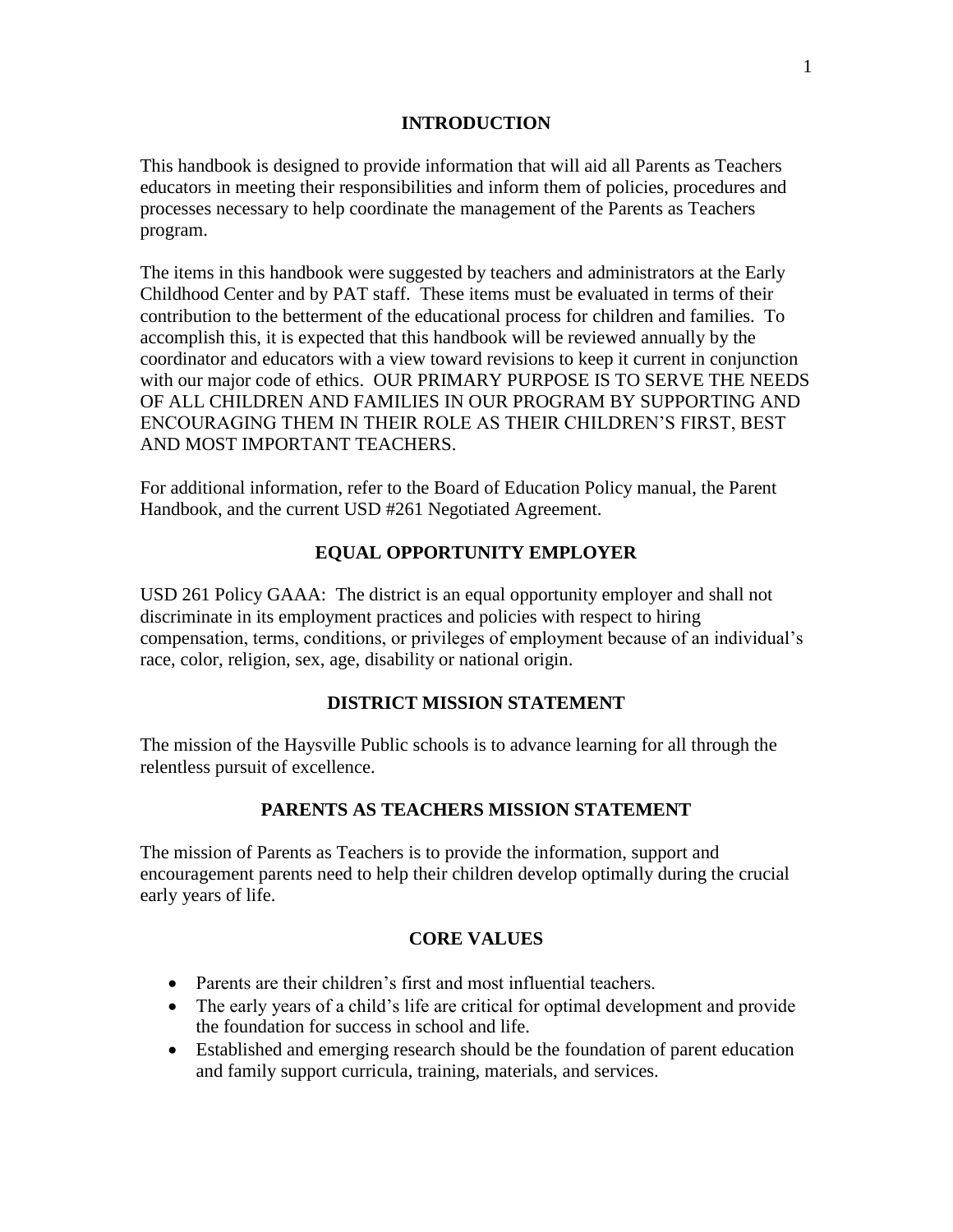- All young children and their families deserve the same opportunities to succeed, regardless of any demographic, geographic, or economic considerations.
- An understanding and appreciation of the history and traditions of diverse cultures is essential in serving families.

#### **PROGRAM GOALS**

- 1. To provide monthly home visits with families in the Haysville School District who have children from birth to age 3.
- 2. To educate parents on early brain development and appropriate early learning activities during home visits.
- 3. To screen children a minimum of one time annually so developmental delays can be identified early.
- 4. To refer children and families to appropriate agencies for help when developmental delays are suspected.
- 5. To offer group meetings and family outings where children can have meaningful, positive experiences and develop social skills.

#### **BOARD OF EDUCATION**

Susan Walston, President

Paige Crum Tom Gibson

Glenn Crum Forrest Hummel Greg Fenster Misty Harding

> Clint Schutte, Treasurer Debbie Coleman, Clerk

#### **CENTRAL ADMINISTRATION**

Dr. John Burke, Superintendent Clint Schutte, Assistant Superintendent of Business and Finance Dr. Mike Clagg, Assistant Superintendent of Personnel Teresa Tosh, Assistant Superintendent of Learning Services

#### **DISTRICT PHONE NUMBERS**

| Superintendent's Office     | 554-2202 |
|-----------------------------|----------|
| Curriculum Office           | 554-2205 |
| <b>Business Office</b>      | 554-2201 |
| Personnel Office            | 554-2206 |
| <b>Information Services</b> | 554-2203 |
| <b>Community Relations</b>  | 554-2200 |
| <b>Food Service</b>         | 554-2219 |
| <b>Special Education</b>    | 554-2222 |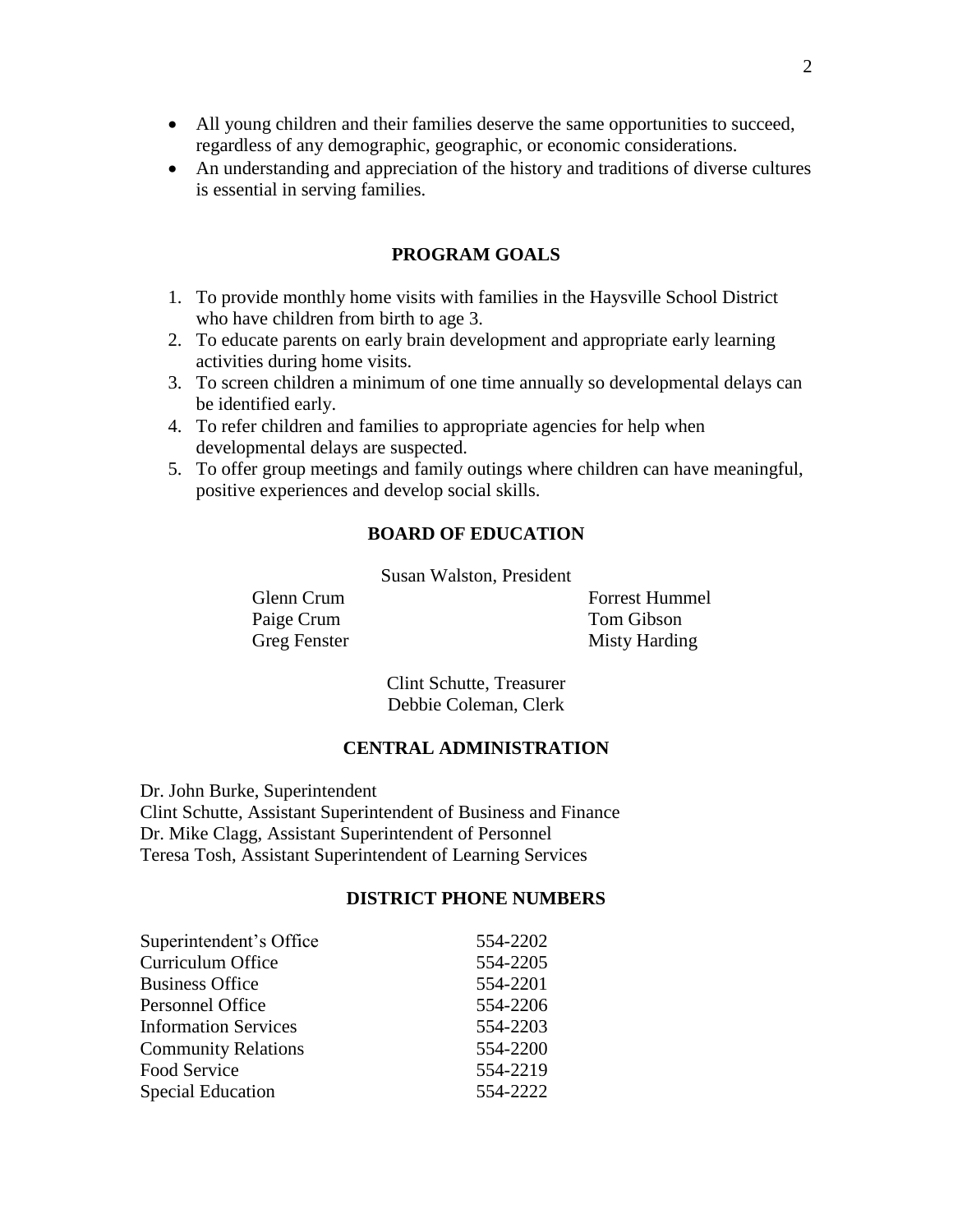| Central Supply & Maintenance  | 554-2210 |
|-------------------------------|----------|
| Transportation                | 554-2213 |
| Haysville High School         | 554-2231 |
| Campus High School            | 554-2236 |
| Learning By Design            | 554-2331 |
| <b>Early Childhood Center</b> | 554-2233 |
| Freeman Elementary            | 554-2265 |
| Haysville Middle School       | 554-2251 |
| Haysville West Middle School  | 554-2370 |
| <b>Nelson Elementary</b>      | 554-2273 |
| <b>Oatville Elementary</b>    | 554-2290 |
| Parents as Teachers           | 554-2303 |
| <b>Prairie Elementary</b>     | 554-2350 |
| <b>Rex Elementary</b>         | 554-2281 |
| <b>Ruth Clark Elementary</b>  | 554-2333 |
| The Learning Center           | 554-2331 |

#### **PARENTS AS TEACHERS STAFF**

Emily Goetz, PAT Coordinator and Family Educator Joelle Good, Bridge to Bright Beginnings Teacher and Family Educator Alison Gonzalez, PAT Family Educator Kim Schoenfeld, PAT Family Educator Stephanie Taylor, PAT Family Educator Amy Sheler, Secretary

#### **TEACHING AND LEARNING**

**Curriculum:** The nationally recognized Parents as Teachers Foundational curriculum will be used by the staff as the basis for developing and implementing instructional activities.

**Instructional Materials:** All additional instructional materials used by Parents as Teachers must:

- support the district and Parents as Teachers mission and program goals
- meet all copyright and fair use guidelines

**Transition:** In the spring, Parents as Teachers staff will work with families and the Early Childhood Center to insure that eligible PAT children are given information about available preschool programs.

**Parent/Family Participation:** As primary teachers of their children, parents, family members and other caregivers participating in the birth to 3 program are required to participate and be present at center-based group activities as well as in home visits. Parents, family members and caregivers with children in the Bridge to Bright Beginnings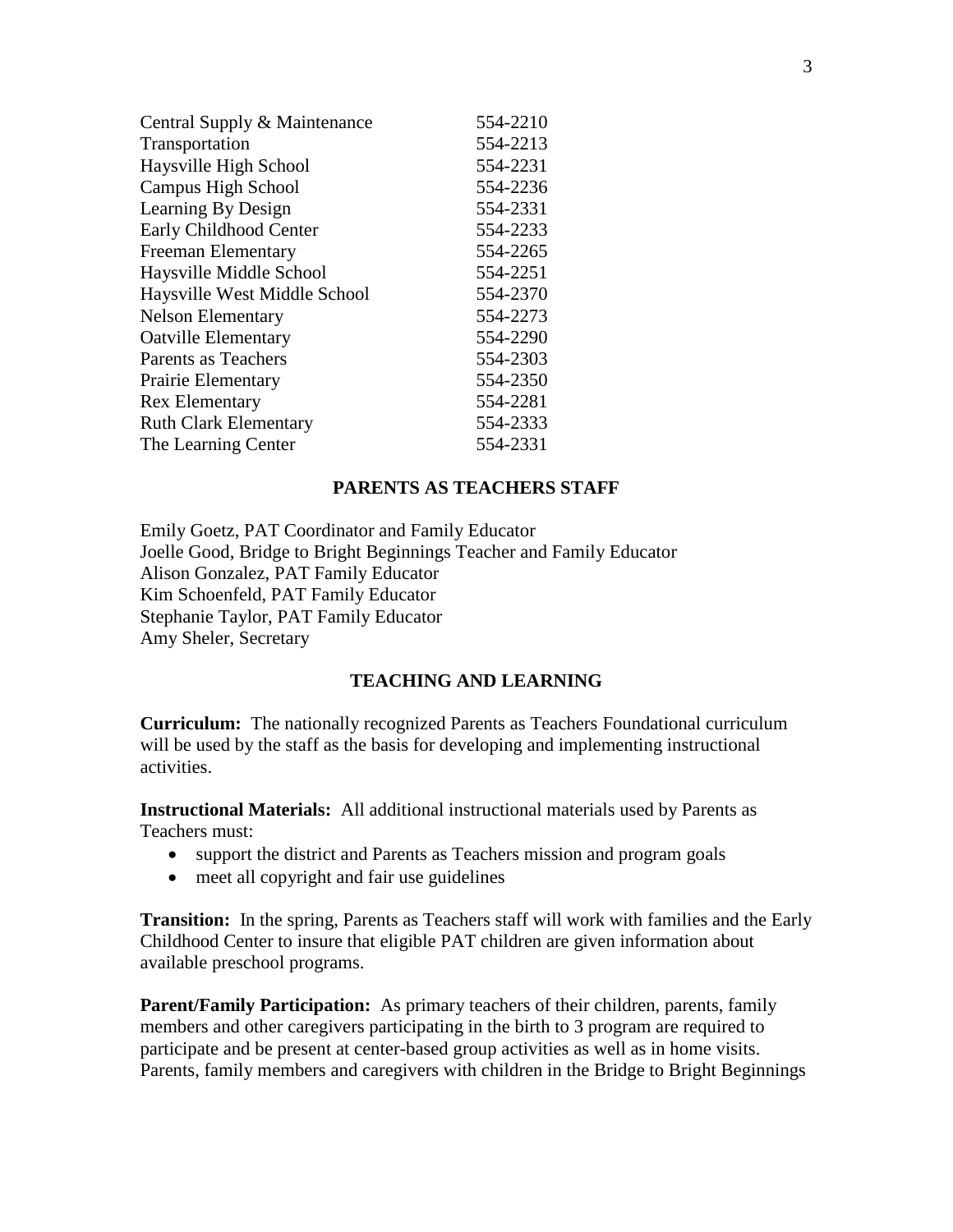class are required to the one-day-a-week Bridge to Bright Beginnings class with their child.

**Dress Code:** You are a representative of the school district interacting with parents on a daily basis. While the nature of your job requires that you dress comfortably, it is also expected that you will be professional in your dress as well. If shorts are worn, they should be knee length.

**Personal Conduct:** An educator's job is to translate complex neuroscience information into practical activities parents can use to prepare their children for later success in school and in life. Every effort should be made to maintain the focus of the home visit.

USD 261 Policy GAA: All employees shall follow all applicable board policies, rules and regulations.

#### **SPECIAL EDUCATION**

When developmental screenings or observations indicate a potential delay in a child participating in the PAT birth to 3 program, families are to be referred within 1 month for further evaluation to Rainbows United, 945-7117, #134, or a Connecting Point Screening, 267-3535, #152. Families with children 3 and over should be referred to the Early Childhood Center for additional testing when a potential delay is noted.

The referral is to be noted in data collection system and on a screening referral form kept in the family file. If an exchange of information is to occur, a record release form must be signed and dated by the parent and kept in the family file. Follow-up should be verified at the next home visit and noted on both the screening referral form and the data collection system.

#### **REPORTS**

**Student Attendance:** Daily attendance records shall be maintained for each child in the Bridge to Bright Beginnings class. The primary responsibility for recording attendance shall be assigned to the teacher. If a student has accumulated three consecutive days of unexcused absences, the coordinator should be notified. A family sign-in sheet will also be used at each PAT group meeting to track family attendance.

**Child Abuse:** Any district employee who has reason to know or suspect that a child has been injured as a result of physical, mental, emotional abuse, neglect or sexual abuse shall promptly report the matter to the local SRS office or to the local law enforcement agency if the SRS office is not open.

The coordinator should also be notified after the report is made.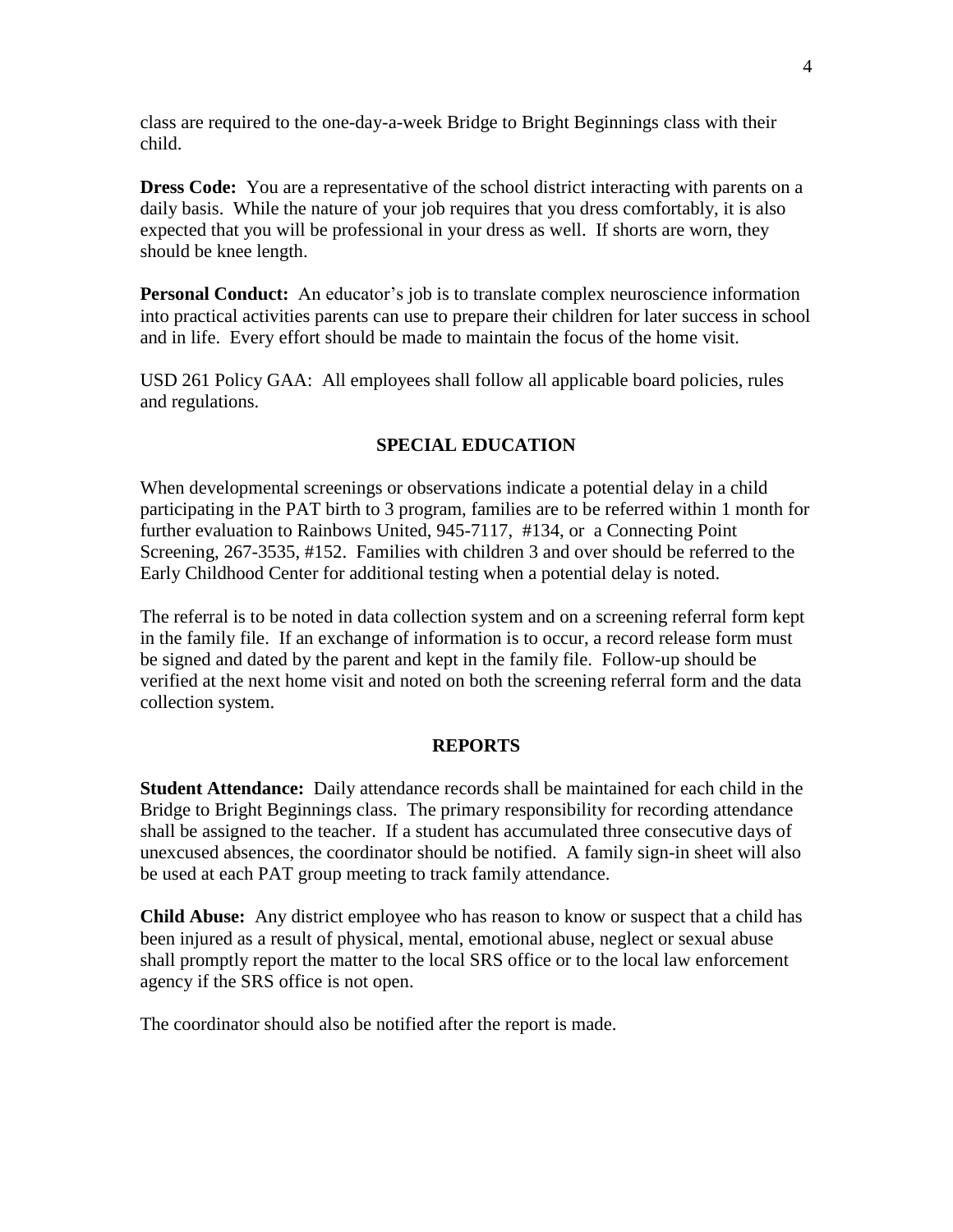District employees shall not contact the child's family or any other persons to determine the cause of the suspected abuse of neglect. It is not the responsibility of school employees to prove the child has been abused or neglected.

**Accidents:** Any school employee who discovers an accident on school property will report the accident to the coordinator or designated representative.

If the person requires medical treatment, the employee shall: (1) send for medical help (health aide, family doctor, or rescue squad, depending on the severity of the accident); (2) make the individual as comfortable as possible while waiting for competent medical assistance to arrive (administer first aid if you have successfully completed an approved Red Cross first aid program); (3) notify the coordinator or designated representative; (4) notify parent/guardian if a child is injured; and (5) complete an accident report form.

If an employee is injured on the job, the coordinator should be contacted immediately, and a report shall be made within ten days. The coordinator will then be responsible for contacting the Personnel Office, who will in turn supply the injured employee with the appropriate forms to complete.

**Vandalism:** Employees shall report any vandalism to their immediate supervisor.

#### **SCHEDULES**

**Class Schedules:** Daily schedules should be posted and used regularly in the Bridge to Bright Beginnings classroom and during family group meeting times.

**Faculty Meetings:** Refer to the negotiated agreement. Faculty meetings will be on the second Wednesday of each month and scheduled as needed by the coordinator.

**Para Work Day:** Paraprofessionals will work 7 hour days and use a time card.

**Teacher Work Days:** A regular contract day is 8:00 to 4:00. Due to the need for a flexible schedule when doing home visits with working families, PAT educators are expected to adjust workdays as needed to supply services to families. Work schedules are to be documented on monthly calendars and an excel worksheet available to be viewed at any time. A general rule of thumb is that no PAT educator is expected to do home visits more than one evening per week. Refer to the negotiated agreement and current school calendar for other questions. Online calendars are to be used for scheduling and should be updated on each scheduled duty day. Part-time educators are to work a consistent schedule developed by the educator and the coordinator. Comp time is defined as time spent in travel and in contact with families after 4p.m.

**Work Related Travel:** Work related travel, not including regular trips to and from work and evening group activities, shall be documented on mileage log.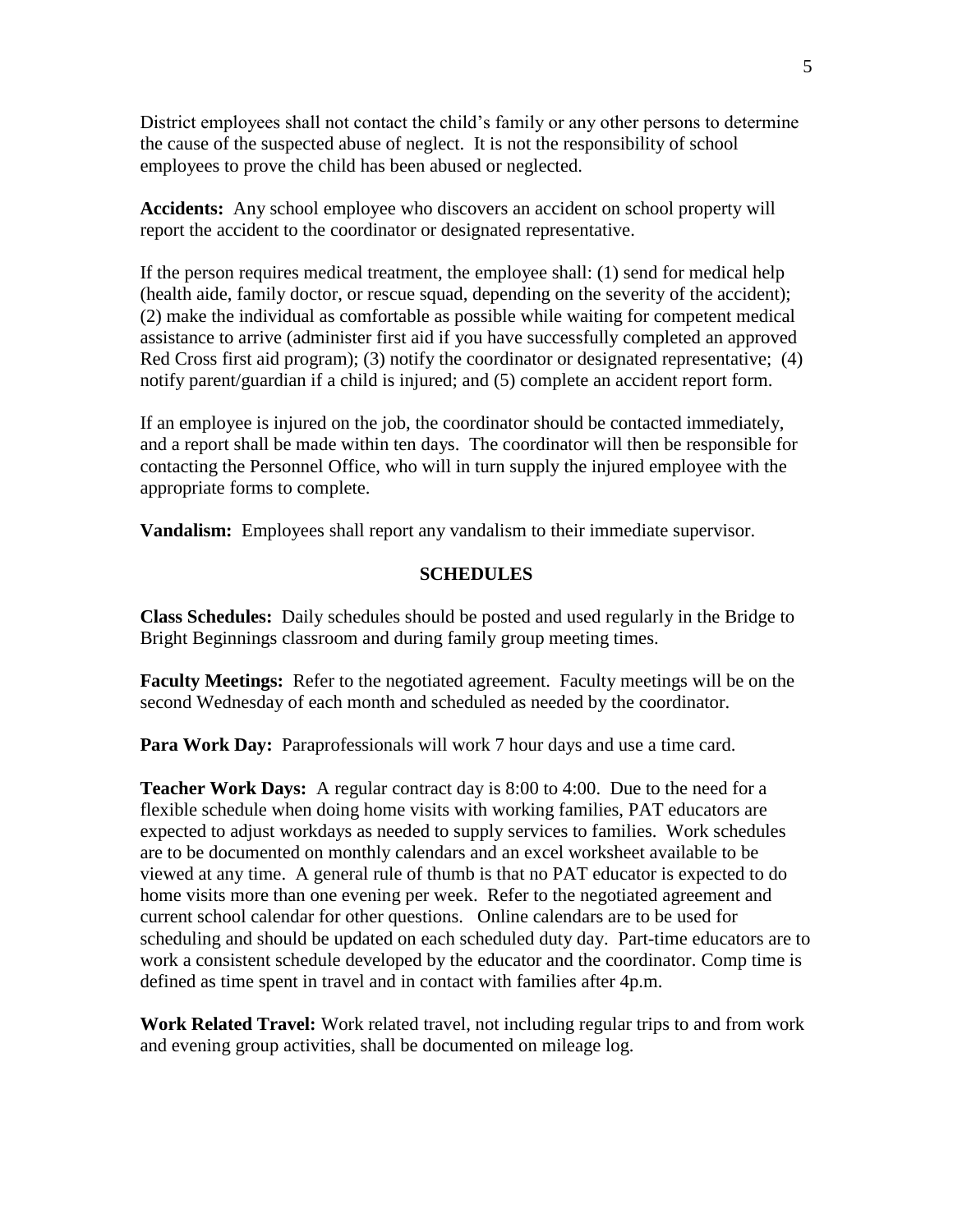**PAT Educator/Coordinator Contract Year:** A Parents as Teachers position is a 12 month position. Parent Educators are required to perform summer duties. All summer work schedules are determined by the coordinator. Summer days will be compensated for with days off during the months of September through May. It is the responsibility of the educator to advise the coordinator of these scheduled compensation days at least two weeks prior to the absence.

**In-service Days:** Refer to the negotiated agreement and current school calendar.

**Home Visits:** Every effort should be made to see each family a minimum of ten times annually.

**Waiting List:** Families are entered into the PAT program in the order they were placed on the waiting list with the exception of high needs families referred by another agency.

| <b>Instructional Fees:</b>               |                   |
|------------------------------------------|-------------------|
| <b>Bridge to Bright Beginnings Class</b> | $$12.00$ per year |
| <b>PAT Birth to 3 program</b>            | No fees           |

**Student Arrival and Departure:** When there is a published time schedule for student arrival and departure, the teacher or educator will not assume responsibility for the welfare and safety of the students who come to school prior to the scheduled time set for arrival without special permission to do so. The teacher will escort these students to the office and the coordinator will contact their parents.

**Snacks:** Students in the Bridge to Bright Beginnings class will help supply snack for the class on a rotating basis. Simple snacks will be provided at PAT playgroups although families may be asked to donate items as needed.

**Sign In/Sign Out:** Refer to the negotiated agreement.

**Duty Free Lunch:** Refer to the negotiated agreement.

**Planning Periods:** 2 <sup>1</sup>/<sub>2</sub> hours should be allowed per home visit for planning, preparing personalized home visits, travel time, completing the one-hour visit and documenting the visit.

**Group Activities Scheduling:** Group activities should be scheduled in staff meetings with the coordinator present. These include, but are not limited to outings, plays, parties, playgroups, group meetings and outreach programs. Dates are to be determined in the staff meeting held in the month prior to the activity.

Parents may choose to bring refreshments to school to honor a PAT or BBB child's birthday but should make arrangements with the teacher in advance. You may suggest appropriate treats and approximate number to the parent.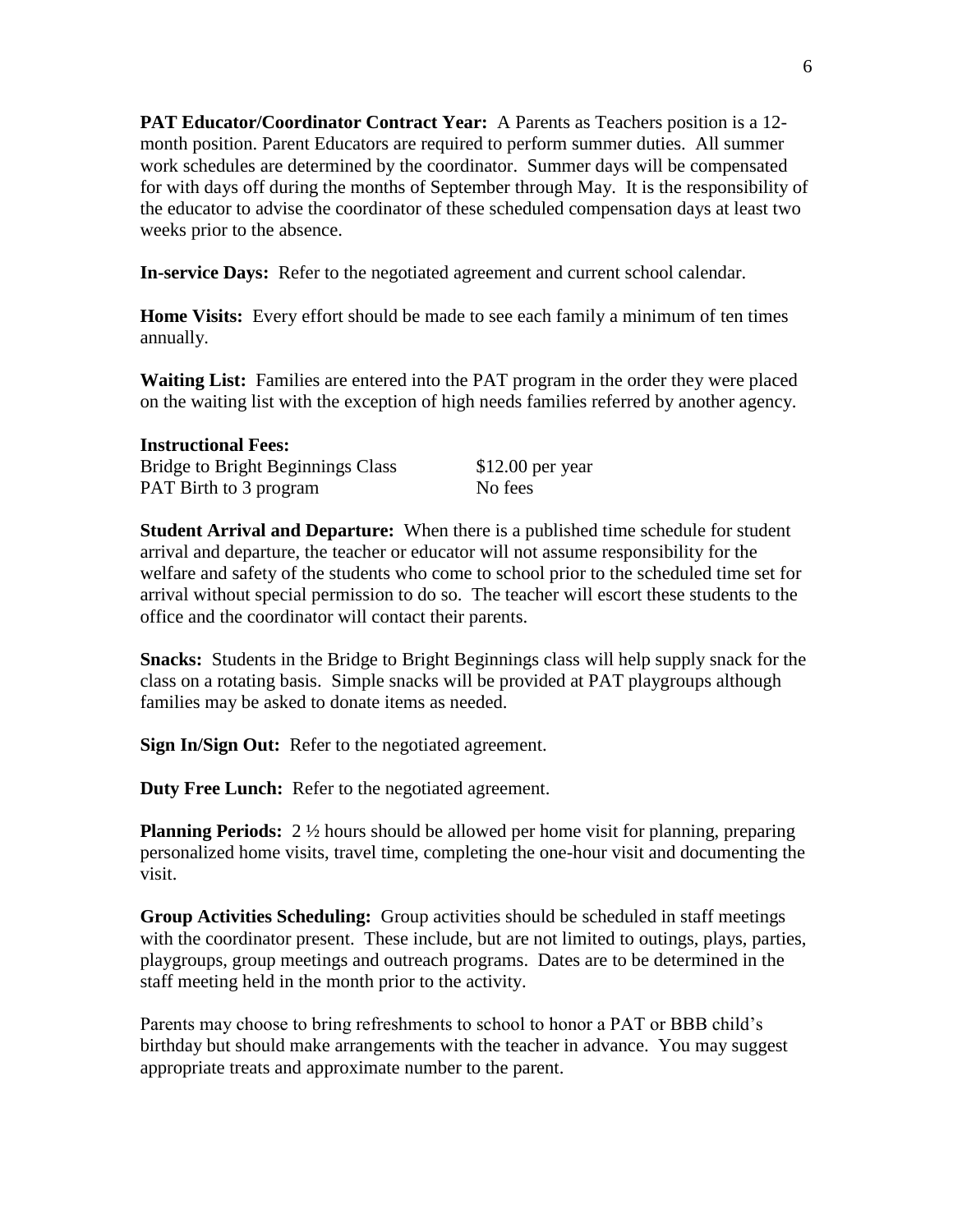#### **RECORDS**

**Personnel Records:** Refer to the negotiated agreement or board policy. Confidential personnel information, whether written or oral, shall be handled in a confidential manner and be discussed only with the appropriate school personnel. Violations of this rule that violate the privacy rights of personnel could result in disciplinary actions being taken against the employee, including termination.

**Certificate:** Certified staff must have a current certificate on file. A paycheck will not be issued to any certified staff member whose certification is not current. Application for certificate renewal is the responsibility of the certified employee.

**PAT Educator Certificate:** All PAT educators and the coordinator must be currently certified with the National PAT Center. PAT funds pay for the annual renewal but it is the responsibility of each individual educator to document and complete the annual renewal.

**Address Change:** All address changes should be made with the payroll office before the end of the pay period in which the change took place.

**Student Records:** For the purposes of this policy, *school official* means teacher, administrator, other certified employee, or the Board of Education. *Legitimate educational interest* means the school official must participate in discussions involving an identifiable student concerning the student's educational interest, progress, grades, disciplinary action, discussion of eligibility for athletics or other activities, or honors or awards involving a student.

Only school officials with a legitimate educational interest may inspect student records without permission from the parent/guardian. Violations of this rule, which violate the privacy rights of students, could result in disciplinary actions being taken against the employee, including termination.

All student records are to be treated as confidential and primarily for local school use unless otherwise stipulated. Confidential student information, whether written or oral, shall be handled in a confidential manner and discussed only with the parents/guardian of the student and the appropriate school personnel. The general public will not be allowed to inspect or discuss a student's educational record. The custodian of student records (administrator) will disclose the student's educational records only as provided for by law and in policy.

When an interchange of screening or other information is requested by PAT or another agency, the interchange will be made only if the parent or legal guardian has first signed and dated the *Permission to Release Records* form. This form is to be kept in the family file.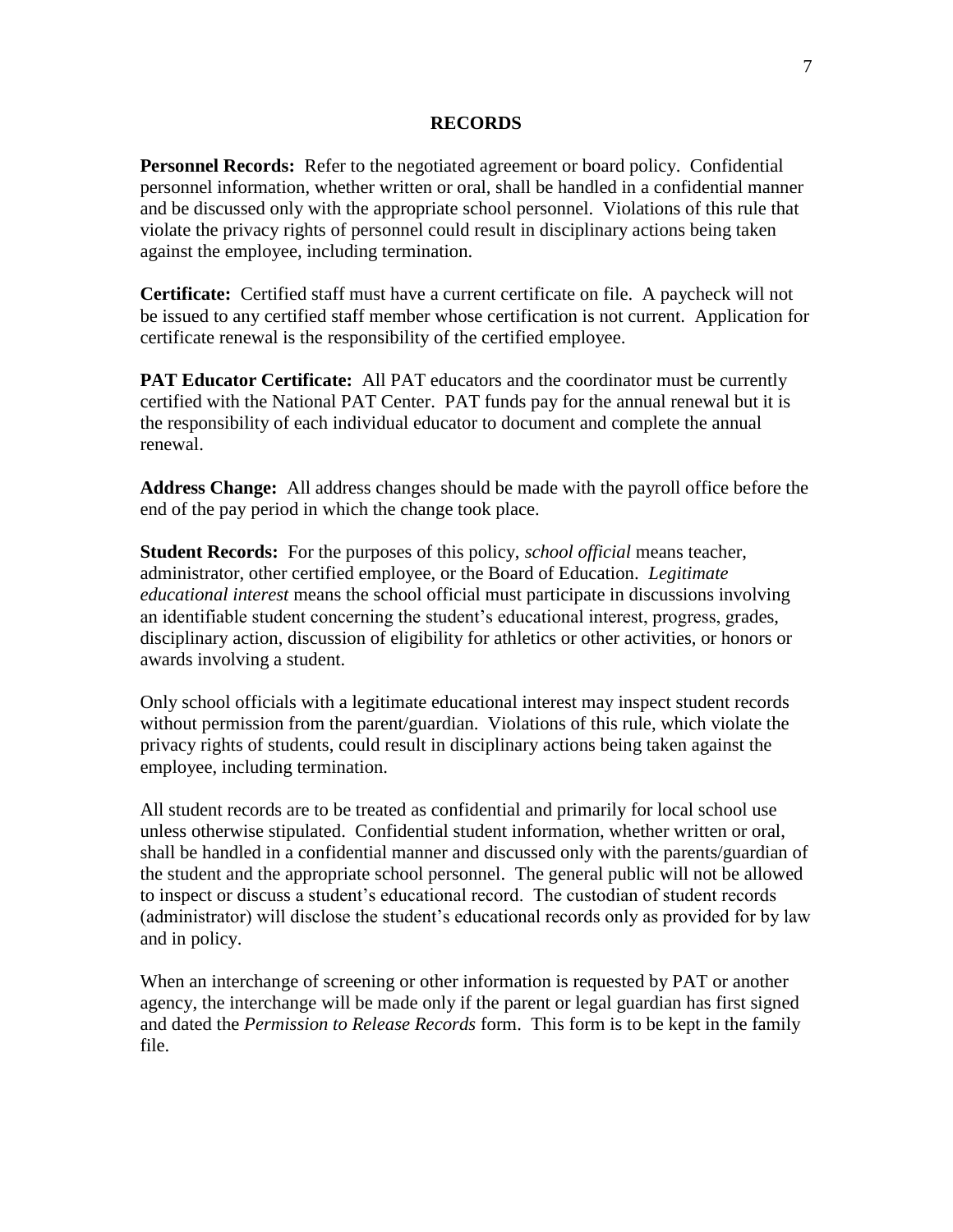**Privacy Act:** Information should not be released to anyone other than parents or legal guardians without a signed *Permission to Release Records*. Separated couples have access to a child's records unless the court decides otherwise.

#### **Family File Contents:**

Left side from front to back:<br>
Right Side from front to back: Visit Record (w picture release on back side) Milestones Enrollment Information Screenings Health Record Rainbows Reports (if applicable) Child Survey (for that specific child) Family Survey (with youngest child, if more than one) Protective Factors Survey Informed Consent KSDE PAT Agreement to Participate Permission to Exchange Information Referral Form

(All PVR's are to be entered into the data collection system within 24 hours of the completion of the home visit.)

#### **CONDUCT**

**Absences and Substitutes:** Whenever the Bridge to Bright Beginnings teacher is to be absent from teaching duties, the teacher shall notify the coordinator and the AESOP System as early as possible. AESOP should be contacted before 6:30 a.m. If a paraeducator needs to be absent, the coordinator or secretary should be notified as soon as possible. Call them at home the night before or by 6:30 a.m. Substitutes for paraeducators will be obtained through the PAT office. PAT staff should notify the coordinator if they are to be absent from duties. Unless impossible, educators are responsible for contacting and rescheduling families if scheduled home visits cannot be made due to illness or emergency. Every effort should be made to schedule the family at another time in the same month.

**Prohibited Substances:** Drug Free Schools and Communities Act/Drug Free Workplace The unlawful possession, use, or distribution of illicit drugs and alcohol by school employees on school premises or as a part of any school activity is prohibited.

As a condition of employment in the district, employees shall abide by the terms of the board policy on drug free schools/workplace.

Employees shall not unlawfully manufacture, distribute, dispense, sell, possess, or use controlled substances in the workplace. Any employee who is convicted under a criminal drug state for a violation occurring at the workplace must notify the Superintendent of the conviction within five days after the conviction.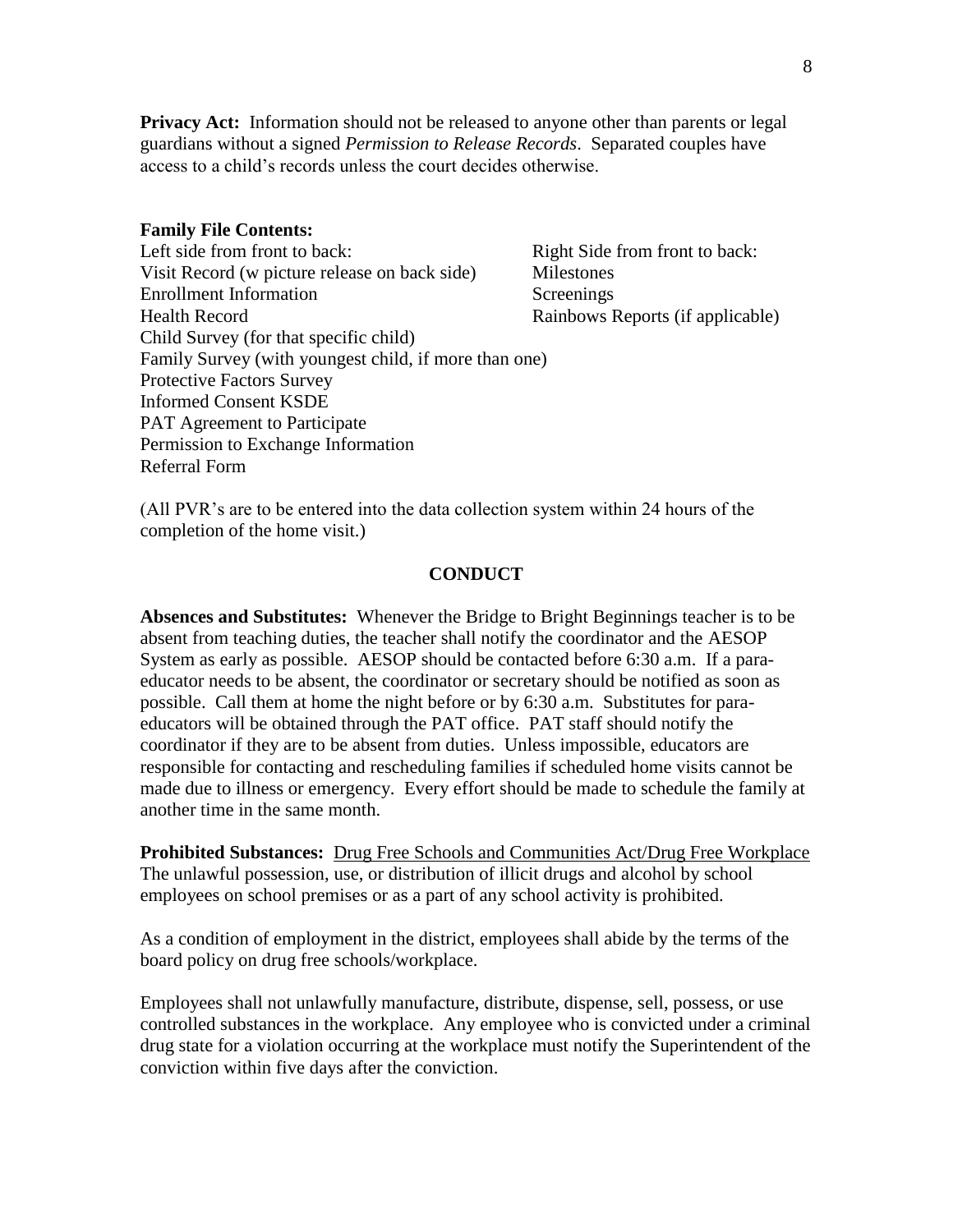With 30 days after the notice of conviction is received, the school district will take appropriate action with the employee. Such action may include the initiation of termination proceedings. Alternatively, or in addition to any action short of termination, the employee may be required to participate satisfactorily in an approved drug abuse assistance or rehabilitation program as a condition of continued employment.

The employee shall bear the cost of participation in such program.

This policy is intended to implement the requirements of the federal regulations promulgated under the Drug Free Workplace Act of 1988, 34 CFR Part 85, Subpart F. It is not intended to supplant or otherwise diminish personnel disciplinary actions, which may be taken under existing board policies or the negotiated agreement.

**Tobacco Products:** The use of tobacco products is prohibited at all times in or on all district owned or leased personal or real property, including district vehicles.

**Weapons:** Weapons are not allowed on school property. This includes anytime they are being used as a weapon or destructive device, or any facsimile of a weapon.

**USD 261 Policy GAJ Gifts:** The giving of gifts between students and staff members is discouraged. Unless approved by the principal, staff members shall not give gifts to any student or class of students when the gifts arise out of a school situation, class or schoolsponsored activity. Gifts to Staff Members: Staff members are prohibited from receiving gifts from vendors, salesmen or other such representatives. Premiums resulting from sales projects sponsored by the school shall become the property of the school.

**Supervision Of Students:** Parents are to be present at all play groups, group meetings, BBB classes, outings and home visits and are primarily responsible for the supervision of their own child/children. PAT and BBB staff will also provide and model appropriate safety precautions and discipline strategies during activities including, but not limited to, the above-mentioned events.

**Solicitation Of Employees:** Unless permission is granted by the appropriate supervisor, solicitation of employees by any vendor, student, other school district employee or patron during normal duty hours is prohibited. Employees are discouraged from participating in family events hosted by PAT families.

**Solicitation By Employees:** No employee will attempt, during the school day or on school property, to sell or endeavor to influence any student or school employee to buy any product, article, instrument, service, or other items, which may directly or indirectly benefit the school employee.

No employee will engage in sales or solicitation on behalf of the school or use the school or program name (PAT or BBB) without the prior approval of the coordinator.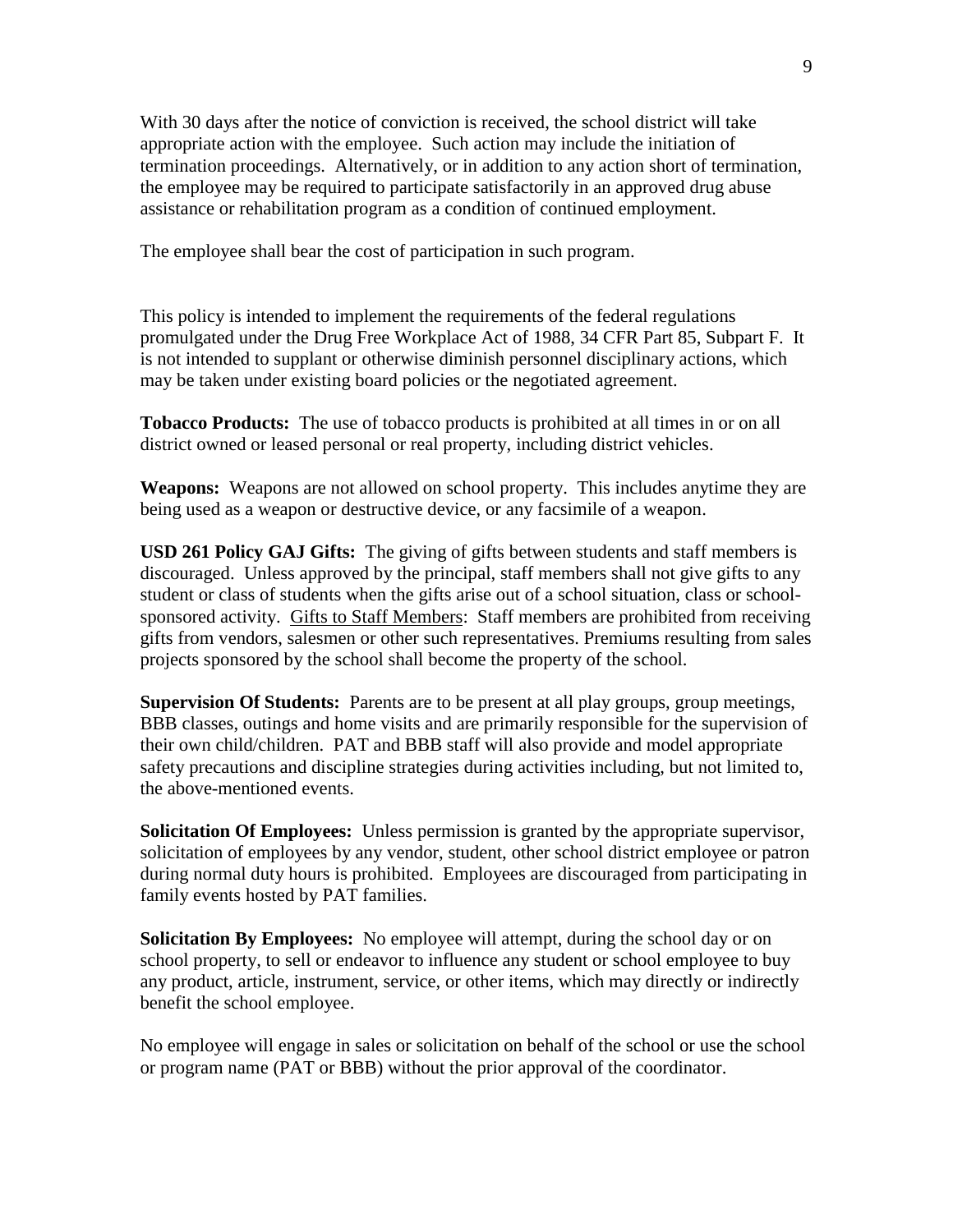**Termination:** Willful or consistent violation of board policy may result in disciplinary action up to and including termination.

## **USD 261 Policy GAAC: Sexual Harassment**

The board of education is committed to providing a positive and productive working and learning environment, free from discrimination on the basis of sex, including sexual harassment. Sexual harassment will not be tolerated in the school district. Sexual harassment of employees or students of the district by board members, administrators, certificated and support personnel, students, vendors, and any others having business or other contact with the school district is strictly prohibited.

Sexual harassment is unlawful discrimination on the basis of sex under Title IX of the Education Amendments of 1972, Title VII of the Civil Rights Act of 1964, and the Kansas Acts Against Discrimination. All forms of sexual harassment are prohibited at school, on school property, and at all school-sponsored activities, programs or events. Sexual harassment against individuals associated with the school is prohibited, whether or not the harassment occurs on school grounds.

It shall be a violation of this policy for any student, employee or third party (visitor, vendor, etc.) to sexually harass any student, employee, or other individual associated with the school. It shall further be a violation for any employee to discourage a student or another employee from filing a complaint, or to fail to investigate or refer for investigation, any complaint lodged under the provisions of this policy. Violation of this policy by any employee shall result in disciplinary action, up to and including termination.

Sexual harassment shall include, but not be limited to, unwelcome sexual advances, requests for sexual favors, and other verbal or physical conduct of a sexual nature when: (1) submission to such conduct is made either explicitly or implicitly a term or condition of an individual's employment; (2) submission to or rejection of such conduct by an individual is used as the basis for employment decisions affecting such individual; or (3) such conduct has the purpose or effect of unreasonably interfering with an individual's work performance or creating an intimidating, hostile or offensive working environment. Sexual harassment may result from verbal or physical conduct or written or graphic material. Sexual harassment may include, but is not limited to: verbal harassment or abuse; pressure for sexual activity; repeated remarks to a person, with sexual or demeaning implication; unwelcome touching; or suggesting or demanding sexual involvement accompanied by implied or explicit threats concerning an employee's job status.

The district encourages all victims of sexual harassment and persons with knowledge of such harassment to report the harassment immediately. Complaints of sexual harassment will be promptly investigated and resolved.

Employees who believe they have been subjected to sexual harassment should discuss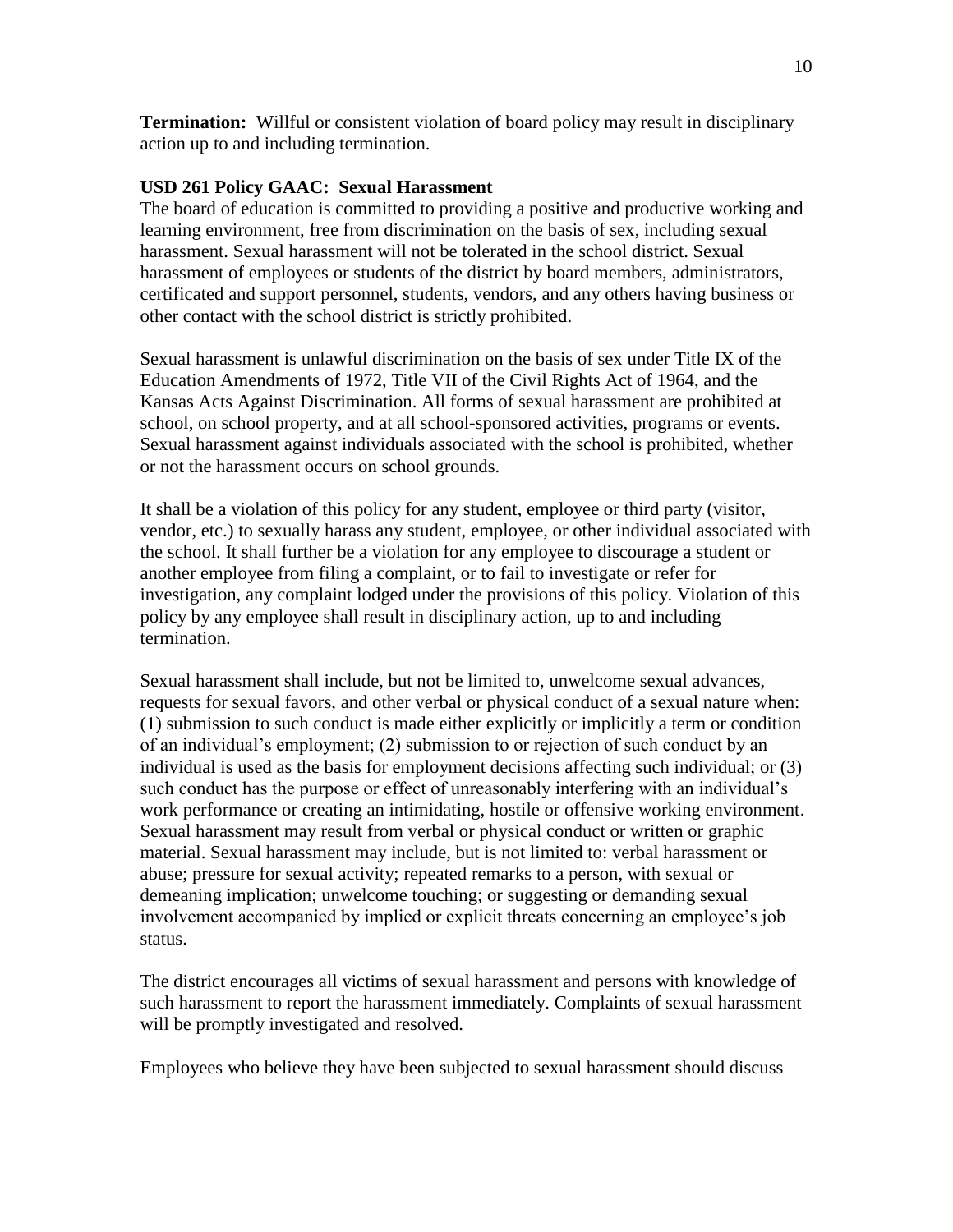the problem with their immediate supervisor. If an employee's immediate supervisor is the alleged harasser, the employee should discuss the problem with the building principal or the district compliance coordinator. Employees who do not believe the matter is appropriately resolved through this meeting may file a formal complaint under the district's discrimination complaint procedure. (See KN)

Complaints received will be investigated to determine whether, under the totality of the circumstances, the alleged behavior constitutes sexual harassment under the definition outlined above. Unacceptable conduct may or may not constitute sexual harassment, depending on the nature of the conduct and its severity, persuasiveness and persistence. Behaviors which are unacceptable but do not constitute harassment may also result in employee discipline.

Any employee who witnesses an act of sexual harassment or receives a complaint of harassment from another employee or a student shall report the complaint to the building principal. Employees who fail to report complaints or incidents of sexual harassment to appropriate school officials may face disciplinary action. School administrators who fail to investigate and take appropriate corrective action in response to complaints of sexual harassment may also face disciplinary action.

Initiation of a complaint of sexual harassment in good faith will not adversely affect the job security or status of an employee, nor will it affect his or her compensation. Any act of retaliation against any person who has filed a complaint or testified, assisted, or participated in an investigation of a sexual harassment complaint is prohibited. Any person who retaliates is subject to immediate disciplinary action, up to and including termination of employment.

To the extent possible, confidentiality will be maintained throughout the investigation of a complaint. The desire for confidentiality must be balanced with the district's obligation to conduct a thorough investigation, to take appropriate corrective action or to provide due process to the accused. False or malicious complaints of sexual harassment may result in corrective or disciplinary action against the complainant.

A summary of this policy and related materials shall be posted in each district facility. The policy shall also be published in student, parent and employee handbooks as directed by the district compliance coordinator. Notification of the policy shall be included in the school newsletter or published in the local newspaper annually.

#### **USD 261 Policy GAACA Racial Harassment**

The board of education is committed to providing a positive and productive working and learning environment, free from discrimination, including harassment, on the basis of race, color or national origin. Racial harassment will not be tolerated in the school district. Racial harassment of employees or students of the district by board members, administrators, certified and support personnel, students, vendors, and any others having business or other contact with the school district is strictly prohibited.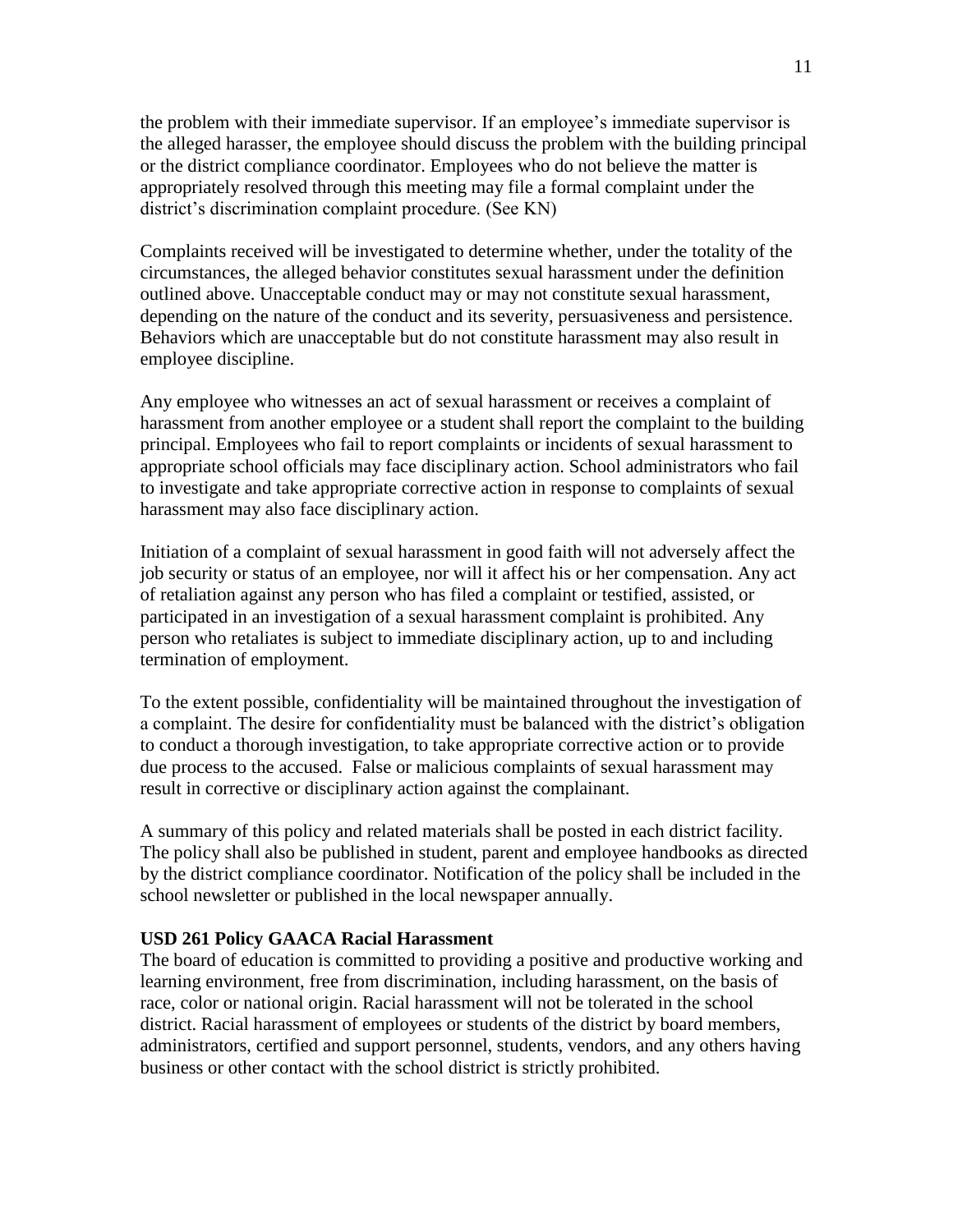Racial harassment is unlawful discrimination on the basis of race, color or national origin under Titles VI and VII Civil Rights Act of 1964, and the Kansas Acts Against Discrimination. All forms of racial harassment are prohibited at school, on school property, and at all school-sponsored activities, programs or events. Racial harassment against individuals associated with the school is prohibited, whether or not the harassment occurs on school grounds.

It shall be a violation of this policy for any student, employee or third party (visitor, vendor, etc.) to racially harass any student, employee, or other individual associated with the school. It shall further be a violation for any employee to discourage a student or another employee from filing a complaint, or to fail to investigate or refer for investigation, any complaint lodged under the provisions of this policy. Violations of this policy by any employee shall result in disciplinary action, up to and including termination.

Racial Harassment is racially motivated conduct which:

**1.** Affords an employee different treatment, solely on the basis of race, color or national origin, in a manner which interferes with or limits the ability of the employee to participate in or benefit from the services, activities or programs of the school;

.2. Is sufficiently severe, pervasive or persistent so as to have the purpose or effect of creating a hostile working environment;

3. Is sufficiently severe, pervasive or persistent so as to have the purpose or effect of interfering with an individual's work performance or employment opportunities.

Racial harassment may result from verbal or physical conduct or written or graphic material. The district encourages all victims of racial harassment and persons with knowledge of such harassment to report the harassment immediately. Complaints of racial harassment will be promptly investigated and resolved.

Employees who believe they have been subjected to racial harassment should discuss the problem with their immediate supervisor. If an employee's immediate supervisor is the alleged harasser, the employee should discuss the problem with the building principal or the district compliance coordinator. Employees who do not believe the matter is appropriately resolved through this meeting may file a formal complaint under the district's discrimination complaint procedure. (See KN)

Complaints received will be investigated to determine whether, under the totality of the circumstances, the alleged behavior constitutes racial harassment under the definition outlined above. Unacceptable conduct may or may not constitute racial harassment, depending on the nature of the conduct and its severity, pervasiveness and persistence. Behaviors which are unacceptable but do not constitute harassment may also result in employee discipline.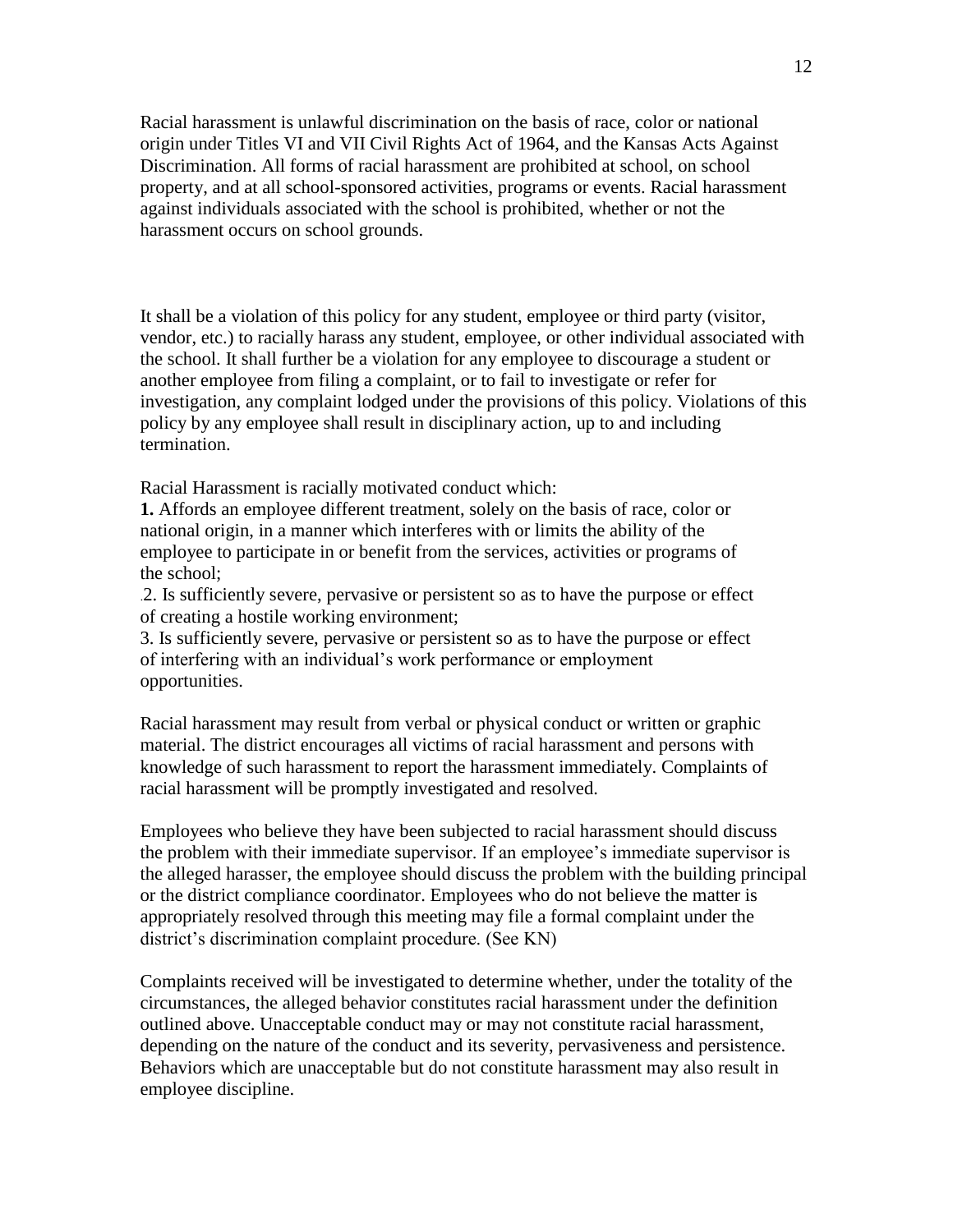Any employee who witnesses an act of racial harassment or receives a complaint of harassment from another employee or a student shall report the complaint to the building principal. Employees who fail to report complaints or incidents of racial harassment to appropriate school officials may face disciplinary action. School administrators who fail to investigate and take appropriate corrective action in response to complaints of racial harassment may also face disciplinary action.

Initiation of a complaint of racial harassment in good faith will not adversely affect the job security or status of an employee, nor will it affect his or her compensation. Any act of retaliation against any person who has filed a complaint or testified, assisted, or participated in an investigation of a racial harassment complaint is prohibited. Any person who retaliates is subject to immediate disciplinary action, up to termination of employment.

To the extent possible, confidentiality will be maintained throughout the investigation of a complaint. The desire for confidentiality must be balanced with the district's obligation to conduct a thorough investigation, to take appropriate corrective action or to provide due process to the accused.

False or malicious complaints of racial harassment may result in corrective or disciplinary action against the complainant.

A summary of this policy and related materials shall be posted in each district facility. The policy shall also be published in student, parent and employee handbooks as directed by the district compliance coordinator. Notification of the policy shall be included in the school newsletter or published in the local newspaper annually.

## **USD 261 Policy GAAE Bullying by Staff**

The board of education prohibits bullying in any form, including electronic means, on or while using school property, in a school vehicle or at a school-sponsored activity or event. The administration shall propose, and the board shall review and approve a plan to address bullying on school property, in a school vehicle or at a school-sponsored activity or event. The plan shall include provisions for the training and education of staff members. Staff members who bully others in violation of this policy may be subject to disciplinary action, up to and including suspension pending a hearing and/or termination. If appropriate, staff members who violate the bullying prohibition shall be reported to local law enforcement.

#### **USD 261 Policy JDDC Bullying**

The board of education prohibits bullying in any form, including electronic means, on or while using school property, in a school vehicle or at a school-sponsored activity or event. The administration shall propose, and the board shall review and approve a plan to address bullying on school property, in a school vehicle or at a school-sponsored activity or event.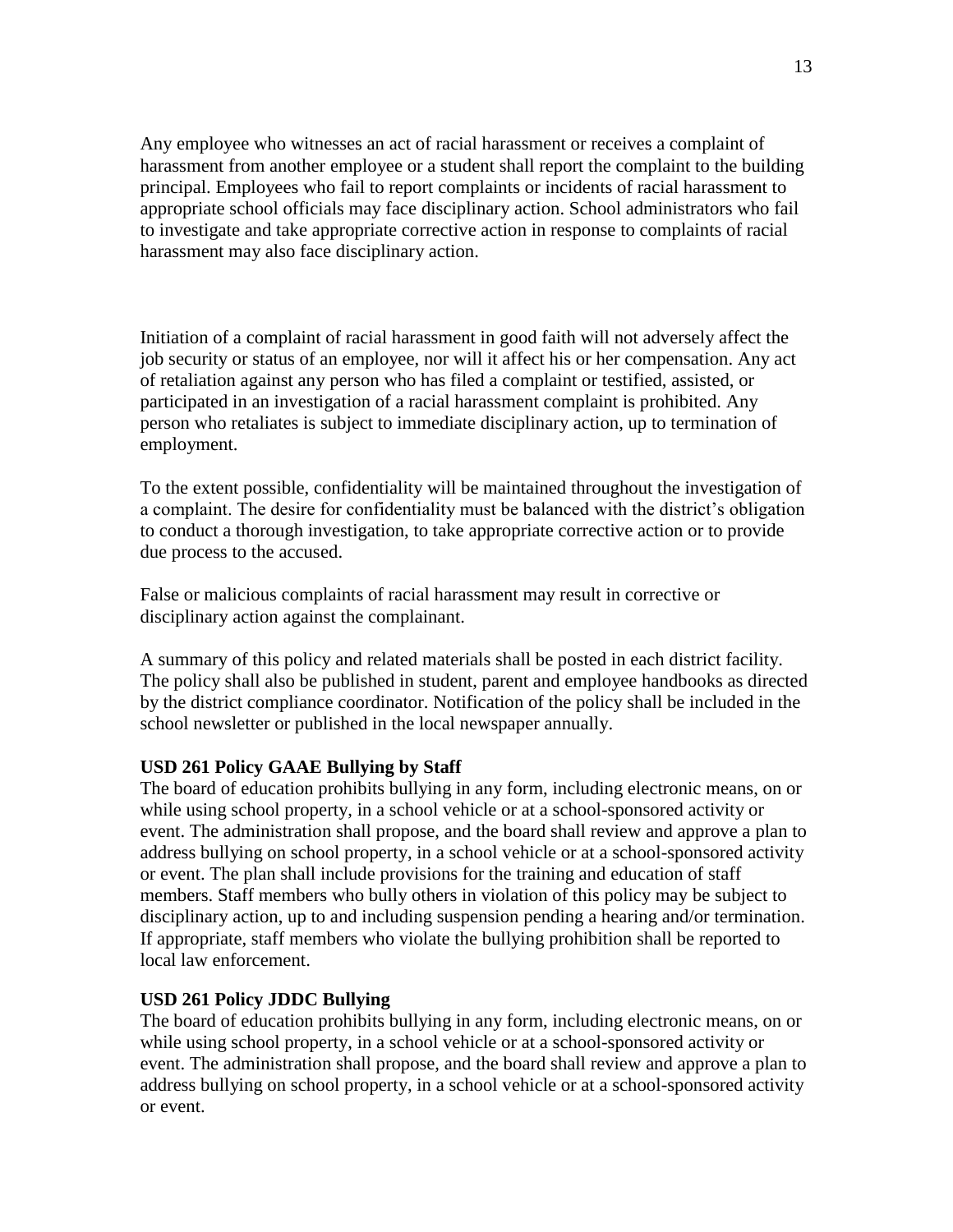The plan shall include provisions for the training and education of staff members and students and shall include appropriate community involvement as approved by the board. Students who have bullied others in violation of this policy may be subject to disciplinary action, up to and including suspension and expulsion. If appropriate, students who violate the bullying prohibition shall be reported to local law enforcement.

## **DISTRICT PROCEDURES**

**Staff Development:** All plans for staff development involving expenditure of district funds, or which require time away from the employee's assigned responsibilities, shall be approved in advance by the Superintendent.

**Professional Development Council (PDC):** Refer to current PDC handbook.

**Evaluations:** The board-approved policy and instrument governing evaluations of certified employees is filed in the central office with the Clerk of the Board (refer to the negotiated agreement). Home visit observations and file reviews will also be done routinely by the coordinator.

**PAT Enrollment Policy:** Children must live in the Haysville School District, be children of a district employee between the ages of birth and 2 ½ years of age. While the program services children until the age of 3, very little benefit is derived if the child will not be enrolled 6 months or more. PAT is a universal access program and all district families meeting the above-mentioned criteria are eligible.

**BBB Enrollment Policy:** Children must live in the Haysville School District or be children of a district employee who have exited the PAT program at age 3 but are not yet eligible for the 4-year-old preschool program. Families enrolling children in the Bridge to Bright Beginnings program must agree to participate with their child. The fall after these children are 4 years of age, all eligible children are to exit the BBB program and enter the 4-year-old preschool offered by U.S.D. 261 if eligible.

**Payment Policy:** Fees for Bridge to Bright Beginnings children are payable at enrollment time.

**Refund Policy:** Students who move or drop from the BBB program during the school year are to check out through the PAT office prior to the last day of attendance.

**Family Outings:** Due to the car seat requirement, families are responsible for transporting themselves to events.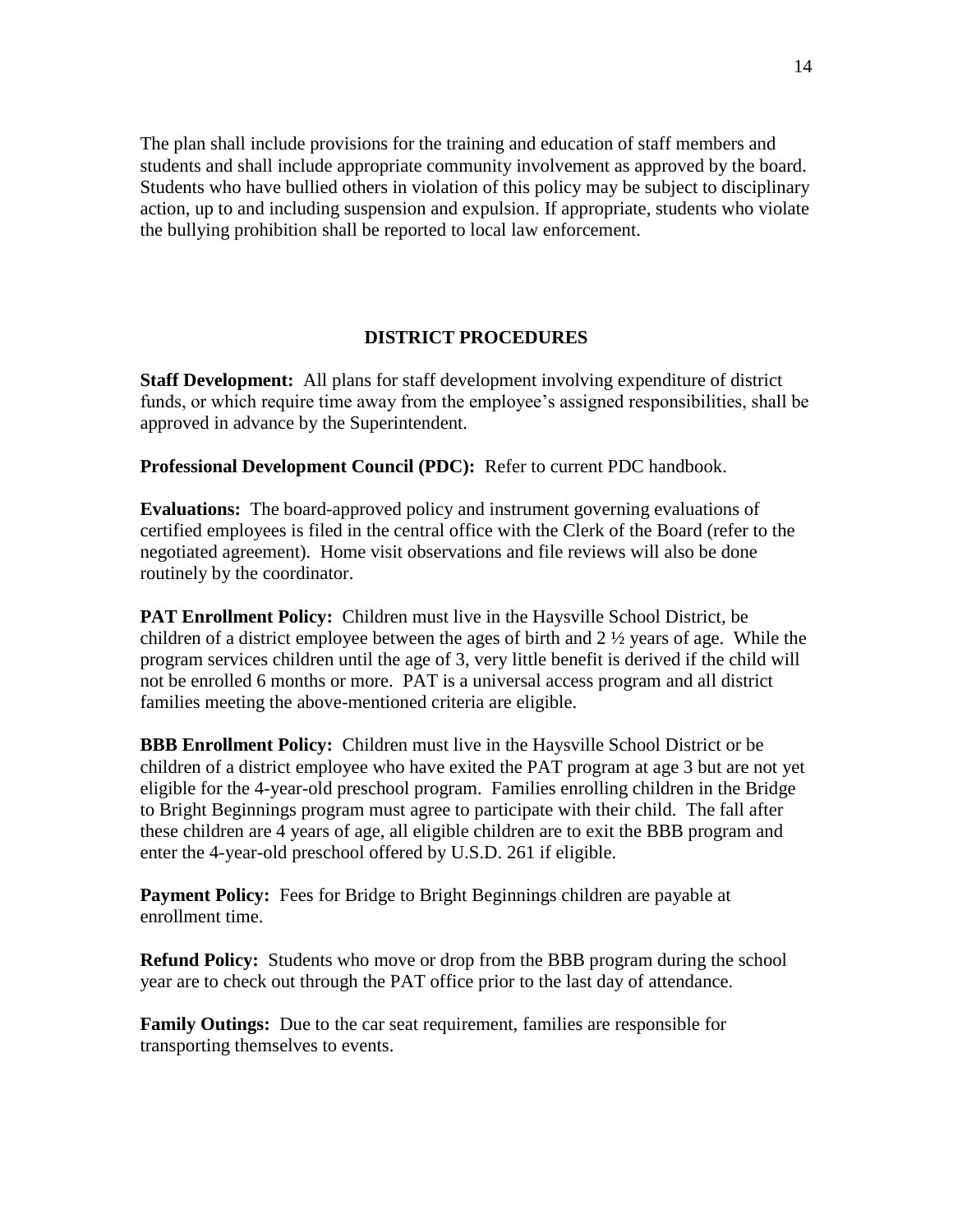**Distribution Of Materials:** Materials from sources outside of the district may not be distributed on school grounds without prior permission from the Superintendent. Examples of outside materials include, but are not limited to, political materials, special interest materials, and advertisements.

The coordinator shall determine the time, place and manner for materials distribution.

**Parking:** Ample parking is available near the PAT/BBB facility.

**Nepotism:** Refer to Board of Education policy.

**Orientation:** All certified employees shall receive orientation including the contents of this handbook.

**Personal Property:** The district is not responsible for employees' personal property and does not provide insurance on employees' personal property. If an employee's personal property is broken, damaged or stolen while the employee is on the job, the repair or replacement is the employee's responsibility.

**Telephone Use:** District telephones are for school business only. Use of phones should be avoided except in case of an emergency. Personal long-distance calls made in an emergency must be recorded and reported to the building coordinator so arrangements may be made to bill the employee.

**Personal Internet Device Use:** Personally owned Internet devices such as smart phones, laptops, and tablets may be used by staff during the school day as approved by administration and in accordance with the Haysville USD 261 Board of Education Internet and Computer Use policies**.** 

**Maintenance Requests:** All maintenance needs should be requested on the appropriate form and turned in to the building coordinator.

## **USD 261 Policy GAAB Complaints of Discrimination**

The district is committed to maintaining a working and learning environment free from discrimination, insult, intimidation or harassment due to race, color, religion, sex, age, national origin or disability. Any incident of discrimination in any form shall promptly be reported to an employee's immediate supervisor, the building principal or the district compliance coordinator for investigation and corrective action by the building or district compliance officer.

Any employee who engages in discriminatory conduct shall be subject to disciplinary action, up to and including termination.

Haysville Unified School District 261 does not discriminate on the basis of race, color, national origin, sex, disability, military status or age in its programs and activities. The following person has been designated to handle inquiries regarding the non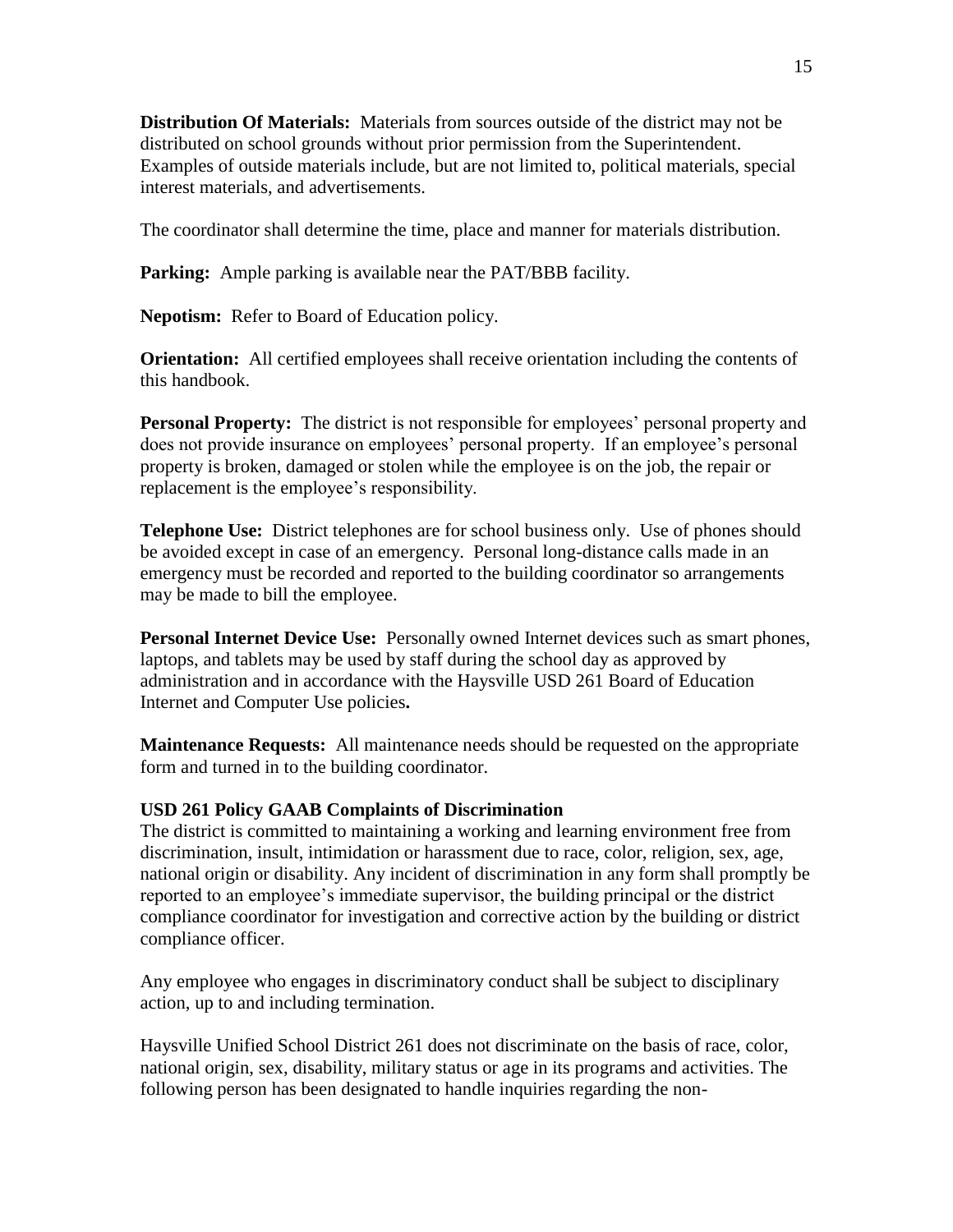discrimination policies: Dr. Michael Clagg, Assistant Superintendent for Human Resources, 1745 West Grand, Haysville, Kansas 67060 Office Phone: (316) 554-2206, Email: [mclagg@usd261.com](mailto:mclagg@usd261.com)

Complaints of discrimination will be resolved using the district's discrimination complaint procedures.

## **BENEFITS AND COMPENSATION**

**Workers Compensation:** Employees must notify the employer immediately and a report made within 10 days of an accident or the claim may be barred. Additional information about rights and responsibilities under workers compensation may be obtained from the Personnel Office.

The employee must keep copies of all doctor's orders related to the workers compensation claim and provide a file copy to the Personnel Office. The employee must inform the doctor or hospital that he/she is covered by the district workers compensation plan.

Leaves: Refer to the negotiated agreement.

**Jury Duty:** Refer to the negotiated agreement.

**Holidays:** Refer to the negotiated agreement and the current school calendar.

Pay Day: Refer to the negotiated agreement.

**Salary Reduction Plan:** Refer to the negotiated agreement.

**Annuity Plan:** Refer to the negotiated agreement.

**Retirement:** Refer to the negotiated agreement or board policy.

#### **HEALTH**

**Health Nurse:** The district health nurse will coordinate health services and supervise special health programs.

**Health Aide** (not a registered nurse): The health aide will maintain health records for and ensure that students are in compliance with required vaccines and school physicals. When BBB students are ill, the teacher or para-educator will notify parents and determine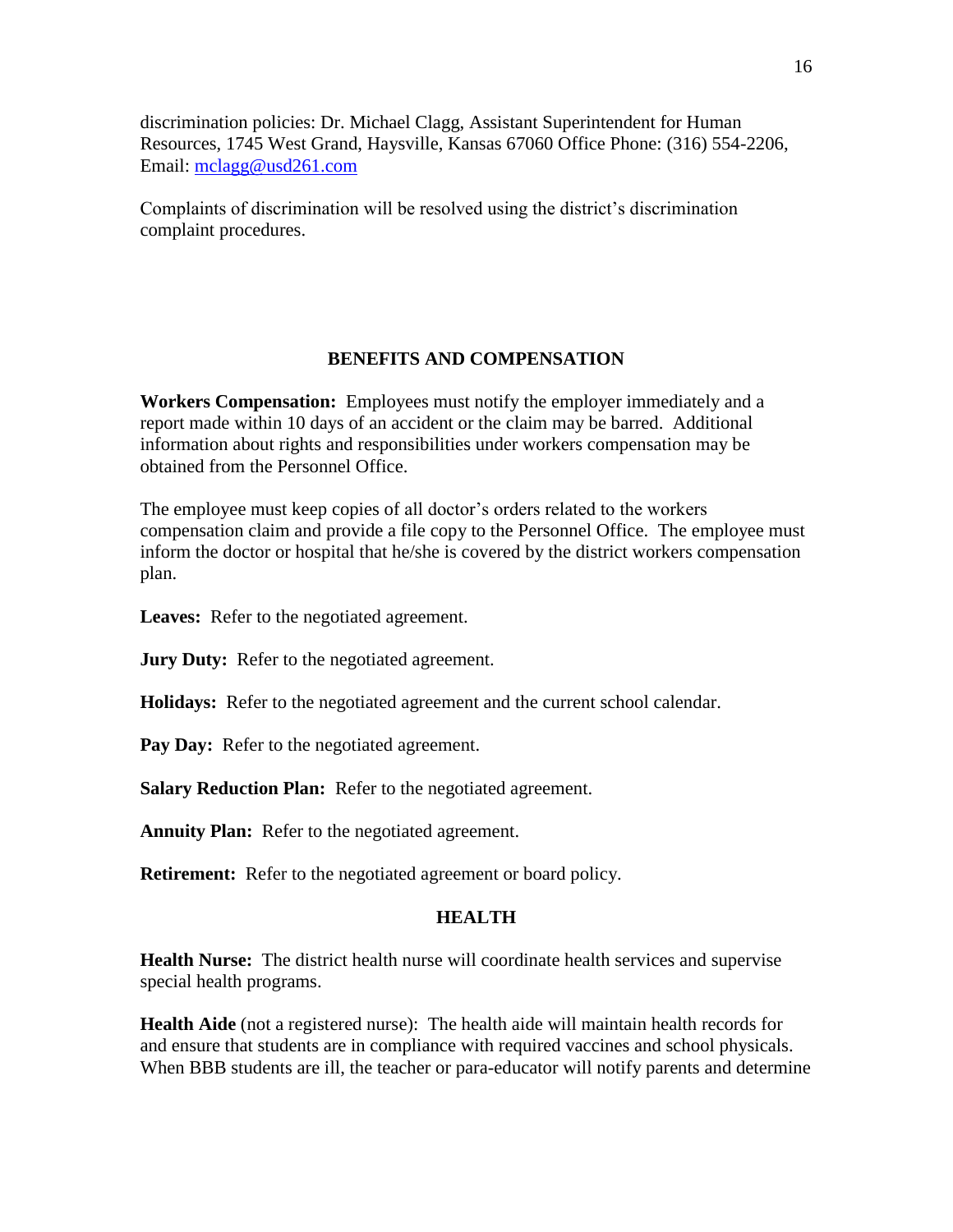if the child should wait for the parent/guardian in the PAT office or in the classroom. The child is to be accompanied by an adult at all times until the parent's arrival.

**Employee Health Examinations:** As a condition for entering or continuing employment, certified employees must present a district-approved form to the clerk of the board, completed by a health care professional, which states "that there is no evidence of physical condition that would conflict with the health, safety, or welfare of the pupils; and that freedom from tuberculosis has been established". If at any time there is a reasonable cause to believe any employee is suffering from an illness detrimental to the health of the children of families enrolled in the program, the school board may require a new certification of health.

**Bloodborne Pathogens:** The exposure control plan for bloodborne pathogens is available for review from the District Nurse. All staff shall receive the training and equipment necessary for maximum protection.

**Communicable Diseases (employee):** Whenever an employee has been diagnosed by a physician as having a communicable disease, the employee shall report the diagnosis and nature of the disease to the Superintendent so proper reporting may be made as required by state statute.

An employee afflicted with a communicable disease is dangerous to the public health and shall be required to withdraw from active employment for the duration of the illness to give maximum health protection to other district employees, children and PAT/BBB family members.

The employee will be allowed to return to duty upon recovery from the illness when authorized by the employee's physician.

The Board reserves the right to require a written statement from the employee's physician indicating the employee is free from all communicable disease symptoms.

## **Communicable diseases (PAT/BBB child or family member):**

A. A written release from the Wichita-Sedgwick County Health Department is required before any PAT/BBB child or family member diagnosed with any of the following diseases will be allowed to attend Parents as Teachers or Bridge to Bright Beginnings activities:

*Whooping Cough Diphtheria Meningitis Typhoid Fever Smallpox Tuberculosis Unusual Diseases*

B. The following diseases do not require a written release from the health department. However, a PAT/BBB child or family member shall be excluded from PAT and/or BBB activities according to the following regulations: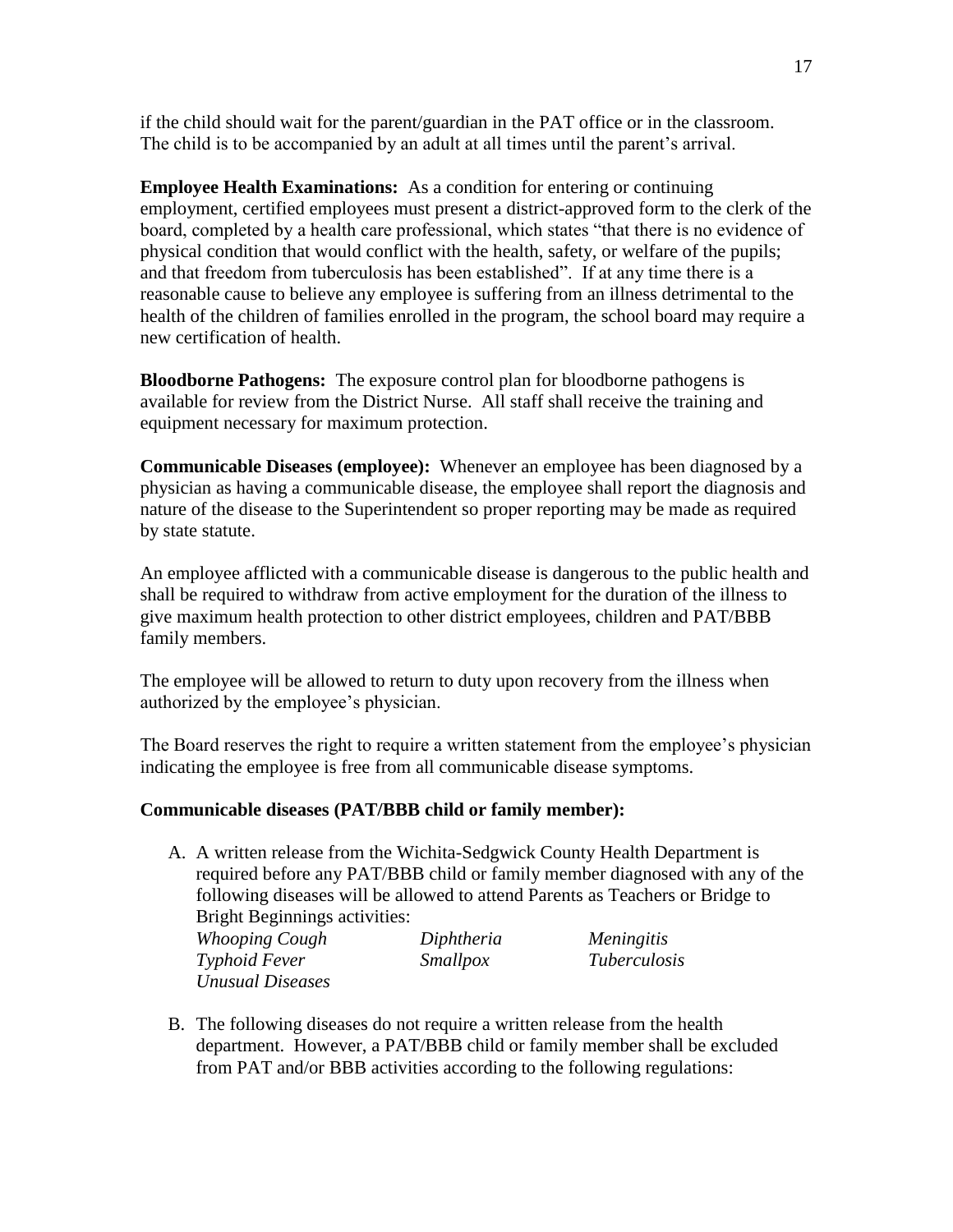- 1. Streptococcal infections (including strep throat) can return to school 24 hours after antibiotic treatment has begun or after all symptoms subside.
- 2. Ringworm –must be under active treatment and infected area covered for the period of time deemed necessary.
- 3. Measles –can return to school seven (7) days after rash disappears.
- 4. Chickenpox –can return to school seven (7) days after first eruption.
- 5. Mumps –can return nine (9) days after onset or swelling is gone (whichever is longer)
- 6. Rubella (German measles) –can return to school five (5) days after rash appeared.
- 7. Pinkeye can return to school when there is no longer a discharge from the eye.
- 8. Trench Mouth can return to school 24 hours after antibiotic therapy has begun or when all symptoms have subsided.
- 9. Impetigo –can return to school 24 hours after antibiotic treatment has begun or after all symptoms have subsided.
- C. Children with the following diseases must be readmitted to school through the health aide.

**Scabies** Pediculosis (head lice)

D. A PAT/BBB child or family member may be excluded from school for an additional period of time if the administrator or other school personnel designated by the administrator feel it is necessary for the child's protection or for the protection of other children.

**Administering Medications:** The supervision of any medications shall be in strict compliance with the rules and regulations of the Board. District employees may not dispense or administer any medications, including prescription and non-prescription drugs, to students except as outlined in board policy.

**Illness:** If a BBB student becomes ill during the school day, the student is to be sent home. If a child becomes ill during a PAT activity, the parent should immediately leave with the child.

**Bathroom Policy:** In the event that a BBB child has an accident at school, please follow these procedures: a) flush all solid waste down the toilet (you are not expected to rinse out dirty clothing), b) provide wet wipes for the child to clean up (assist if necessary), c) provide clean clothing if necessary, and d) place all soiled/wet clothing in a Ziploc bag and seal it securely (if necessary, place this into a plastic bag). Extra clothing, plastic gloves, wet wipes and Ziploc bags are located in the restrooms. If additional supplies are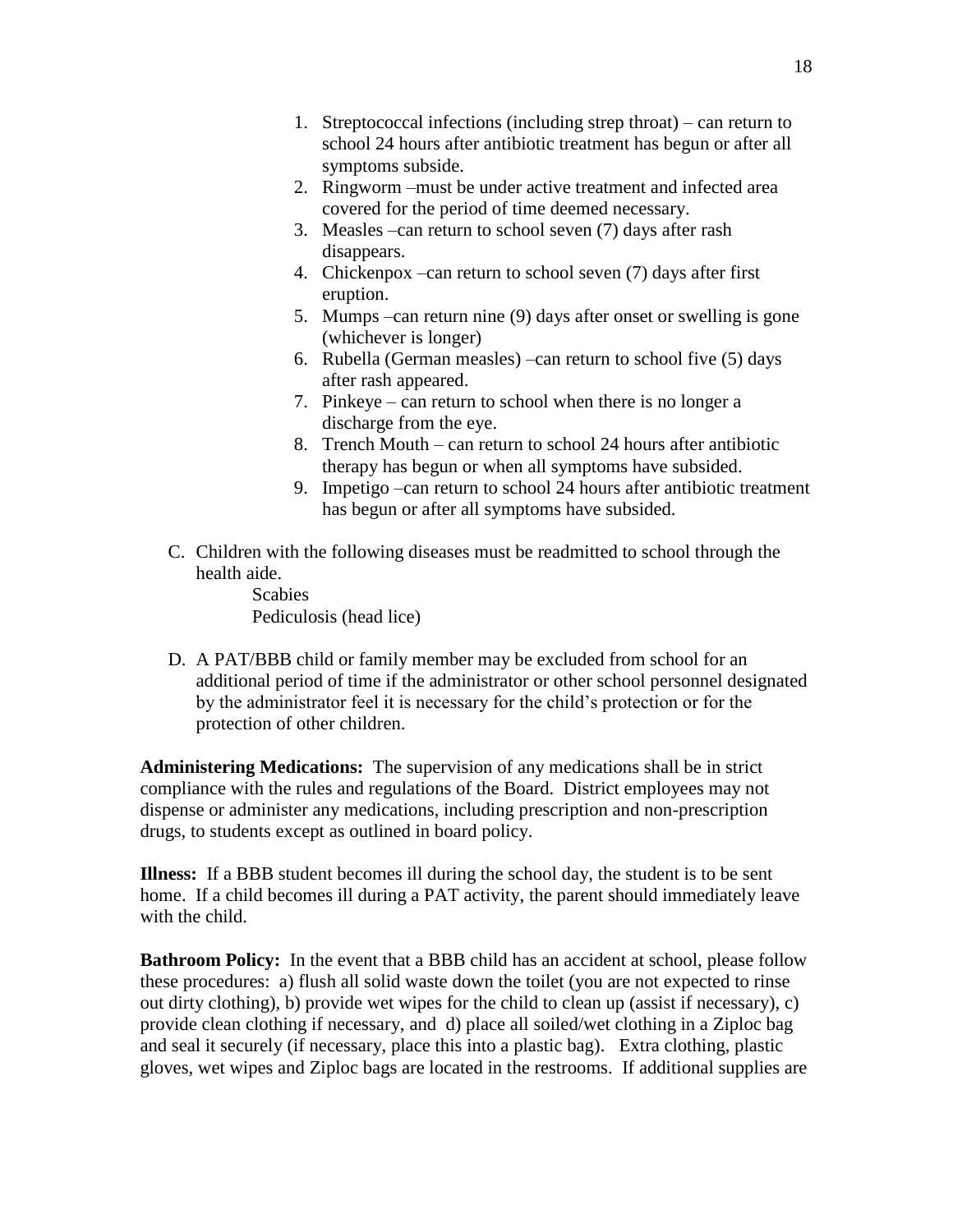needed, please contact the office. Parents attending PAT/BBB activities are responsible for changing their own children.

*Changing Table*: A fold-down changing table is located in the children's restroom for use by parents. Wet wipes, Ziploc bags, gloves and other necessary supplies are located near the changing table.

**Animals and Plants:** With the prior approval of the coordinator, animals or plants may be brought to school for instructional purposes. If someone is injured by an animal or comes into contact with a toxic plant, the incident shall be immediately reported to the administration by the supervising teacher.

**Asbestos:** An asbestos management plan has been developed for the district. A copy of the management plan is available from the Director of Facilities at the Service Center.

## **USD 261 Policy EBBA Hazardous Waste Inspection and Disposal**

Inspection: Regular inspection of district facilities for hazardous waste shall be conducted by the Director of Facilities/Maintenance. Written records of these inspections shall be maintained.

Disposal: When hazardous waste material is produced in a class, or otherwise located in the district, its disposal shall be in accordance with state and federal rules and regulations, or current law.

## **USD 261 Policy EBBA-R Hazardous Waste Inspection and Disposal**

Inspection and Disposal: The superintendent shall develop written rules and procedures for notifying district administrators that hazardous waste has been discovered and/or produced and rules for reporting the proper disposal of waste. These rules and regulations shall be distributed to all staff members in classified and certified handbooks.

## **SAFETY AND SECURITY**

**Drills and Evacuation:** Teachers shall explain the plan for emergency drills and evacuation to children and PAT families during the first full week of school. Teachers shall post the evacuation plans in their classrooms.

Fire Drills (held monthly)

- Children and PAT families should leave quickly and orderly.
- The classroom windows and doors should be closed and the lights should be turned out.
- Teacher's first aid kid and student enrollment cards or PAT group sign-in sheet should be taken with them upon exiting the building.
- Teachers shall be familiar with and follow specific arrangements for the evacuation of mobility impaired and other individuals who may need assistance from staff members to safely exit the building.
- Once outside, the teacher should check to ensure all students are with him/her. Keep students as quiet as possible until the 'all clear' is given and classes can return to their rooms.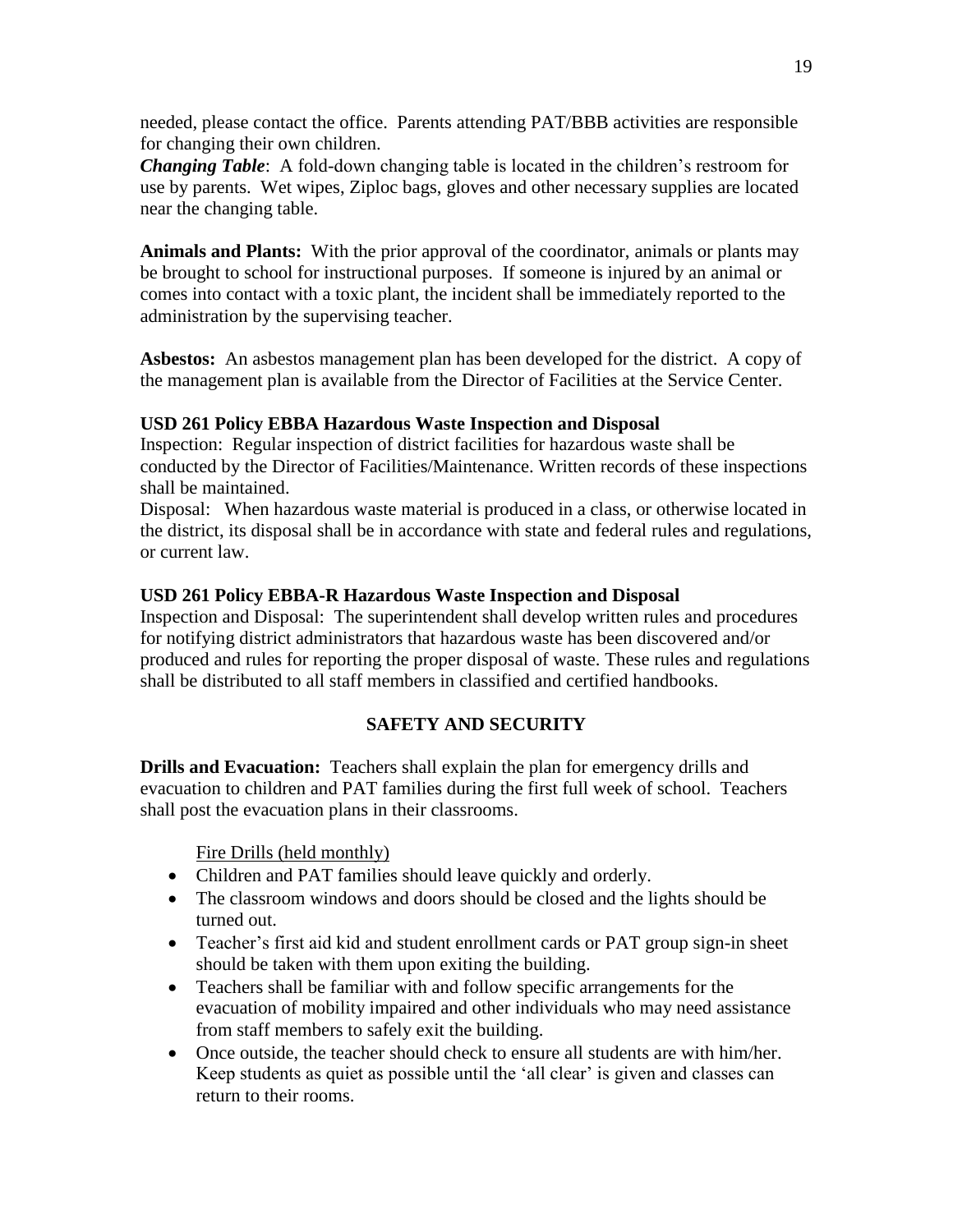- If there is a problem, contact the building coordinator as soon as possible.
- Teachers should be prepared to exit at an alternative exit if the primary exit is blocked.

Tornado Drills (three per year) Definitions: watch – the possibility of a tornado exists Warning – a tornado has been spotted

- The office will alert staff to weather conditions, but everyone should be on the alert and also notify the office of impending danger.
- The office will notify classes on the playground, but anyone sensing a dangerous situation should assume the responsibility of taking proper action.
- Specific areas have been designated as safer areas (i.e., those classes/areas with less windows and glass. Keep in mind that during a tornado broken glass does fly.)
- When the tornado alarm sounds, teachers should go to the assigned areas. Children and PAT family members should be on the floor crouched on knees and elbows facing interior walls with hands covering their head. (You can use tables facing interior walls are additional cover for the children to get under.)

Intruder in the Area: 'CODE RED' will be used to notify staff of an intruder. This will be practiced in the fall and spring. Additional practice sessions will occur if needed. Staff will be notified if there are potential problems. The following procedures should be implemented:

- Doors should be locked immediately, lights turned out, and blinds lowered and closed.
- Children and families should be moved as quietly as possible to a place in the building where they cannot be seen from the doors or windows.
- Children and families should remain quiet until the 'all clear' is given.
- If children or families are in the restrooms or on the playground when a 'CODE RED' is given, they should enter the building as quickly and quietly as possible, and hide quietly until the 'all clear' is given.
- The office will immediately call 911 and the Administration Building after the 'CODE RED' is given.

**Evacuation of the Building:** If the building needs to be evacuated, staff will be informed immediately. Leave the building as if it were a fire drill, unless instructed to do otherwise. Take first aid kit and enrollment cards or PAT sign-in sheet and once outside, check to ensure all students and family members are with you. The coordinator will check the building for anyone left inside, and then provide instruction to staff.

**Emergency Procedure Guide:** All staff shall read, be trained, and follow the procedures set forth in the Emergency Procedure Guide.

**Emergency Closings:** When the Superintendent decides the weather threatens the safety of students and employees, he/she will notify the radio/TV stations to broadcast a schoolclosing announcement. Information will also be passed on through a calling tree.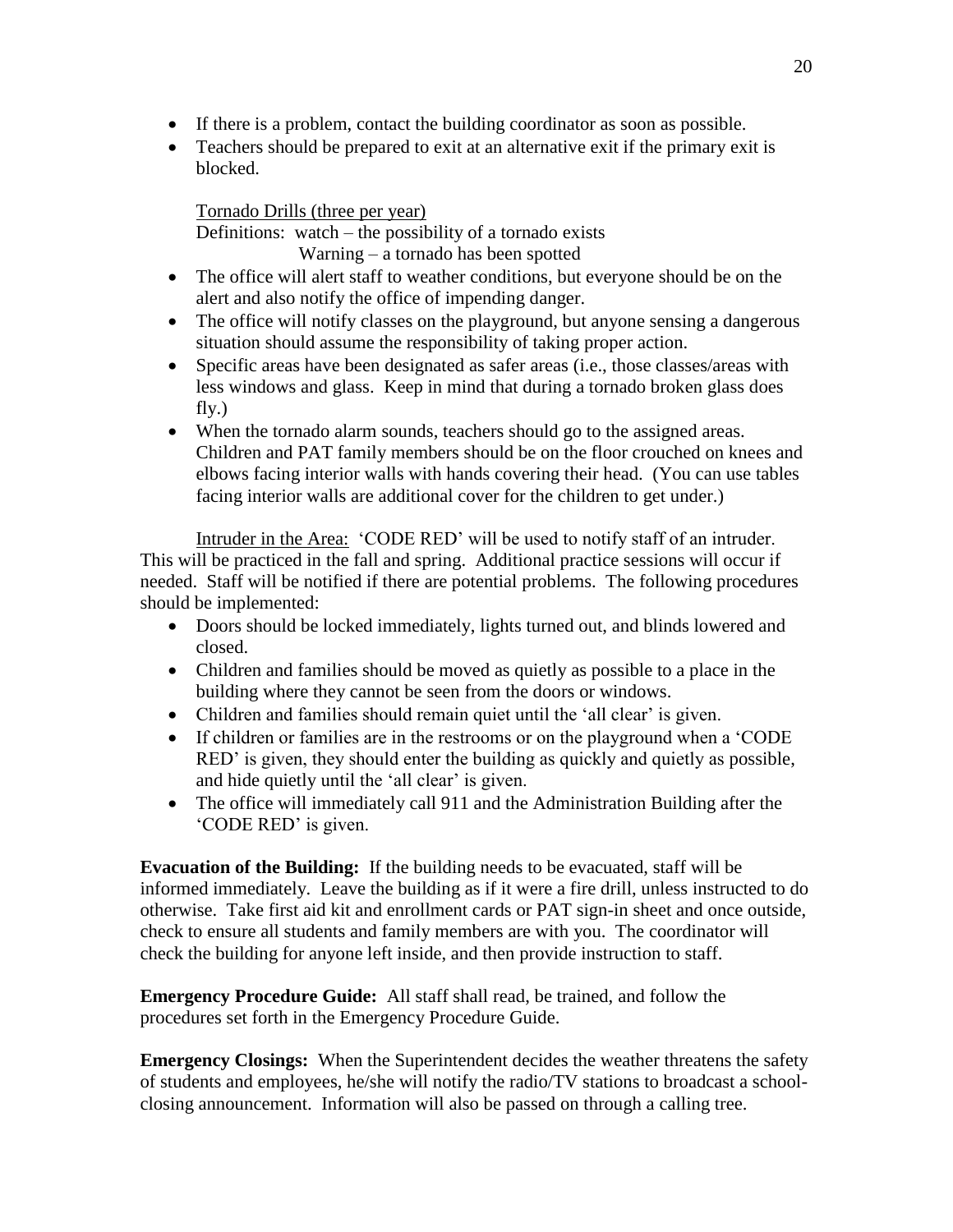**Safety Practices:** All employees shall engage in safe lifting, climbing, and carrying practices. Employees shall ask for assistance when needed. Stepladders or step stools should be utilized.

**Securing Work Area:** Employees are expected to lock or otherwise secure any files, records, safes, tools, vehicles, or other district equipment at the end of each workday and at other appropriate times. If you are the last PAT/BBB staff member to leave the building, you are responsible for locking and securing both entrance doors when you leave.

**Crisis Plan:** Parents as Teachers has an approved crisis plan that should be referred to as needed.

**Personal Safety:** If a parent educator ever feels threatened or unsafe in any way during a home visit, the educator is to report the incident to the coordinator immediately. Educators shall keep online calendars up to date daily so they can be located immediately in case of emergency.

**Keys:** The building coordinator is responsible for issuing keys and maintaining a current and accurate list of all people who have been issued keys. Keys should be turned in to the appropriate coordinator when an employee is no longer employed by the district or is assigned to another building. Keys shall not be loaned to anyone. Any lost keys shall be reported immediately to the principal so measures may be taken to maintain safety and security and to protect district property.

**Internet Safety:** The USD 261 Haysville Public School district complies with federal and state Children's Internet Protection Act (CIPA) laws and promotes Internet safety for all students through a curriculum that addresses cyber bullying and appropriate interaction with other individuals on social networking websites and chat rooms. It shall be the responsibility of all members of the USD 261 Haysville Public school staff to educate, supervise and monitor appropriate usage of the online computer network and access to the Internet in accordance with the CIPA laws.

## **STUDENT CONDUCT**

## **BRIDGE TO BRIGHT BEGINNINGS STUDENT CONDUCT**

**Discipline Procedures:** Each teacher shall develop classroom discipline procedures. All procedures must be explained to parents during class and/or home visits, to students at the beginning of the school year, and revisited through the school year. Teachers will need to discuss concerns with parents if classroom procedures are not working.

The office is available to support teachers in discipline procedures if needed.

#### **USD 261 Policy JDA Corporal Punishment**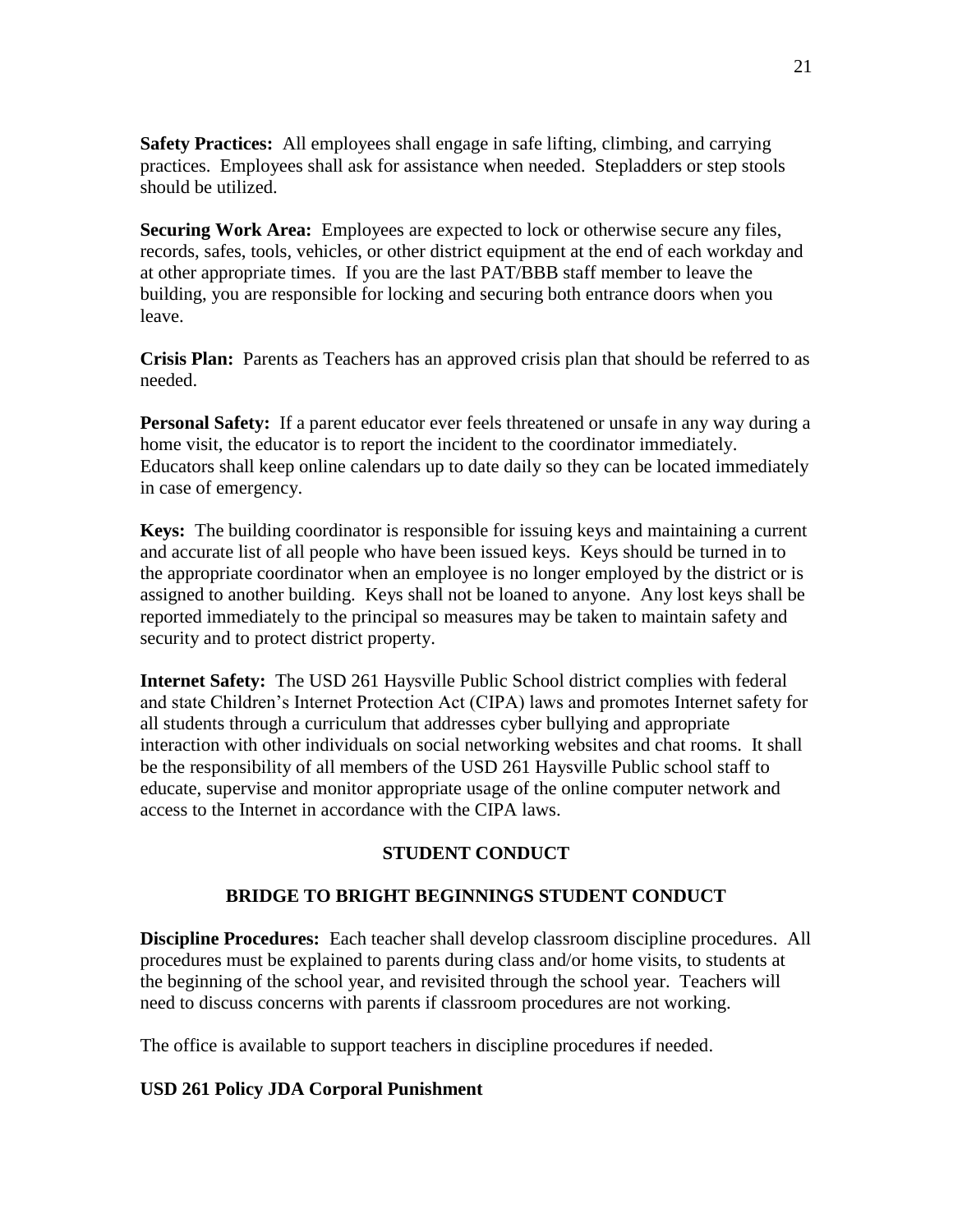Corporal punishment shall not be permitted in the school district.

**Suspension:** A student may be suspended for reasons set forth in Kansas law and board policy, by the following certified personnel: superintendent, principal, assistant principal.

If a teacher believes a student has committed an act that should result in suspension, the teacher shall report the incident to the coordinator.

**Dismissal From Program:** If a child or parent/guardian choose not to abide by the regulations of the program or policies established by the board of education, disciplinary action may be imposed, up to and including dismissal from the program.

## **PARENTS AS TEACHERS STUDENT AND FAMILY CONDUCT**

**Parent Information Letter:** All staff shall read, be familiar with, and enforce the rules and regulations established in the Parent Information Letter and Parent Agreement to Participate including, but not limited to, parent participation during home visits, no television during home visits, exclusion of sick children from groups and parent supervision of children during groups.

**Discipline Procedures:** Although parents are ultimately responsible for disciplining their own children, staff is expected to model and suggest appropriate discipline strategies in home visits and during group meetings. If a situation arises where a child is 'out of control' to the degree that another child may be hurt and the parent is not addressing the situation adequately or appropriately, use the following strategies in this order: 1) protect the other children from harm, 2) suggest to the parent that the situation needs to be dealt with along with 1 or 2 possible strategies, 3) encourage the parent to apply the strategy consistently and model it if necessary, 4) ask the parent to leave with the child for the protection of other children present if the child is still out of control, and 5) follow up with a phone call or home visit where additional strategies can be brainstormed to avoid a replay of the same situation next time.

## **USD 261 Policy JDA Corporal Punishment**

Corporal punishment shall not be permitted in the school district.

**Dismissal From Program:** If a child or parent/guardian choose not to abide by the regulations of the program or policies established by the board of education, disciplinary action may be imposed, up to and including dismissal from the program.

## **EQUIPMENT AND SUPPLIES**

**Equipment Check Out:** Permission must be given by the administrator or designee before any district equipment may be removed from school grounds.

**Computers:** Computer systems and networks are for educational and professional use only. Violation of this policy would include, but not limited to: sending or displaying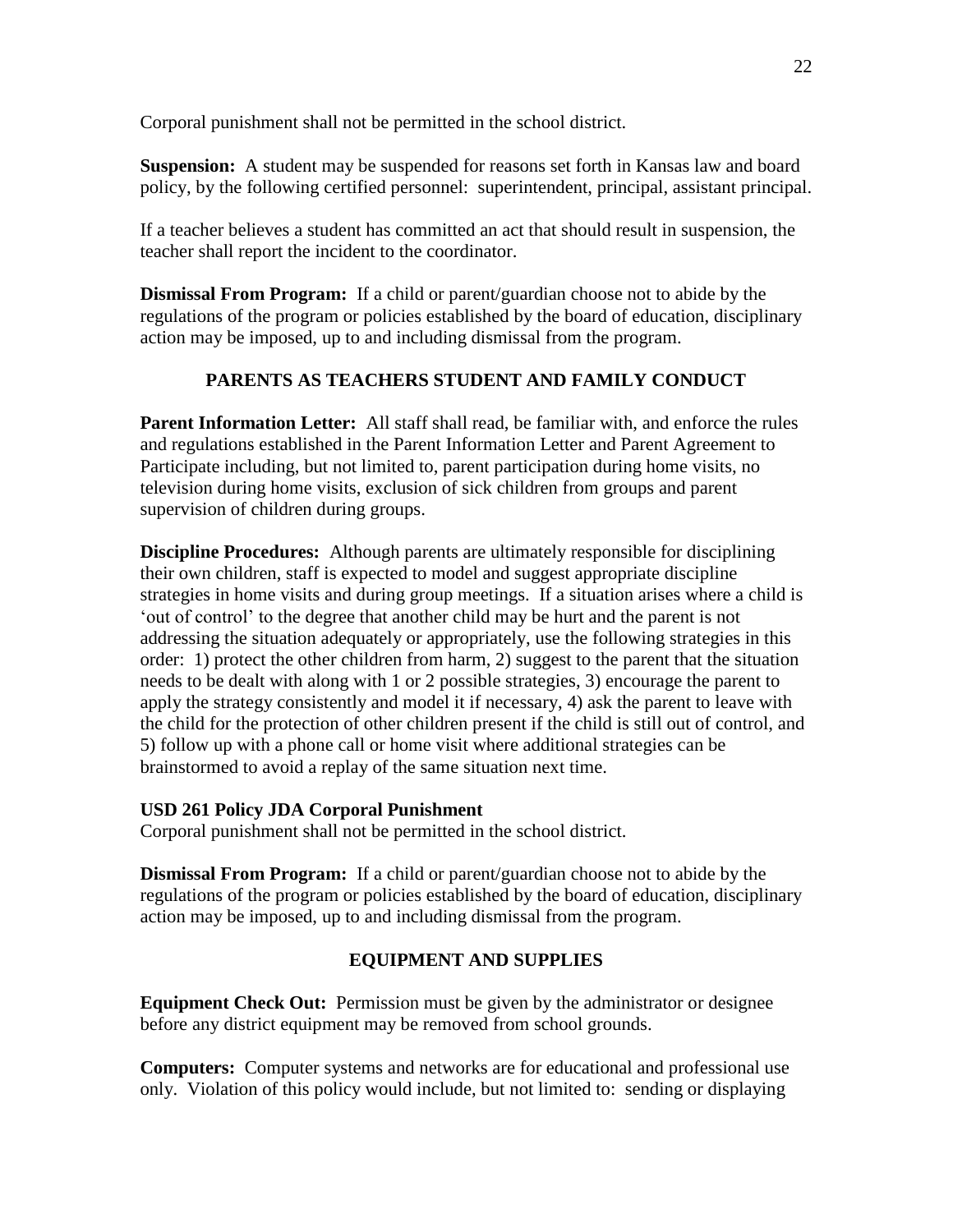offensive messages or pictures; using obscene language; damaging computers, computer systems or networks, including creating, uploading or downloading computer viruses; violating copyright laws or loading personal software on district computers; harassing, insulting, or attacking others via computer networks; using others' usernames and passwords; trespassing in others' folders, work, files or networks; intentionally wasting limited resources; employing district computers and networks for commercial purposes; and giving out personal information over the Internet, such as full name and address. The district retains the right to discipline any employee, up to and including termination, for violations of this policy.

Employees shall have no expectation of privacy when using district e-mail, instant messaging, Internet access, or other official communication systems. The school district retains the right to duplicate any information on district computer systems or on any hard drive. Any e-mail, instant messaging, Internet access, computer application, or information in district computers or computer systems is subject to monitoring by the administration.

E-mail, instant messaging, and Internet access shall be used primarily to conduct approved district business, educational research and educational purposes. Employees must use appropriate language in all messages. Employees are expected to conduct themselves in a professional manger and to use the system according to these guidelines or other guidelines published by the administration.

No software, including freeware or shareware, may be installed on any district computer until cleared by the network administrator. The administrator will verify the compatibility of the software with existing software and hardware, and prescribe installation and de-installation procedures. Freeware and shareware may be downloaded only onto workstation floppy disks or CD-ROM, not hard drives. Program files must have the network administrator's approval to be installed on any district server.

**District Computer/Technology Checkout**: USD 261 teachers/staff using district-issued laptop computer or checking out other district equipment for non-district use are responsible for loss or damages to the equipment. Please contact your insurance agencies (home, auto, renters, self-insured, etc.) to make sure you are covered before being issued laptop computers or requesting to check-out district equipment. If your home/car insurance does not or will not cover the loss, the employee will be responsible for reimbursing the school district for the replacement cost of the equipment. Haysville USD 261 is not liable when such loss or damage occurs.

**Ordering Procedures:** All requests for supplies, materials, and equipment must be approved by the coordinator. It is the responsibility of the teacher to provide the office with all necessary information (vendor, item numbers, page numbers, amounts, prices, etc.)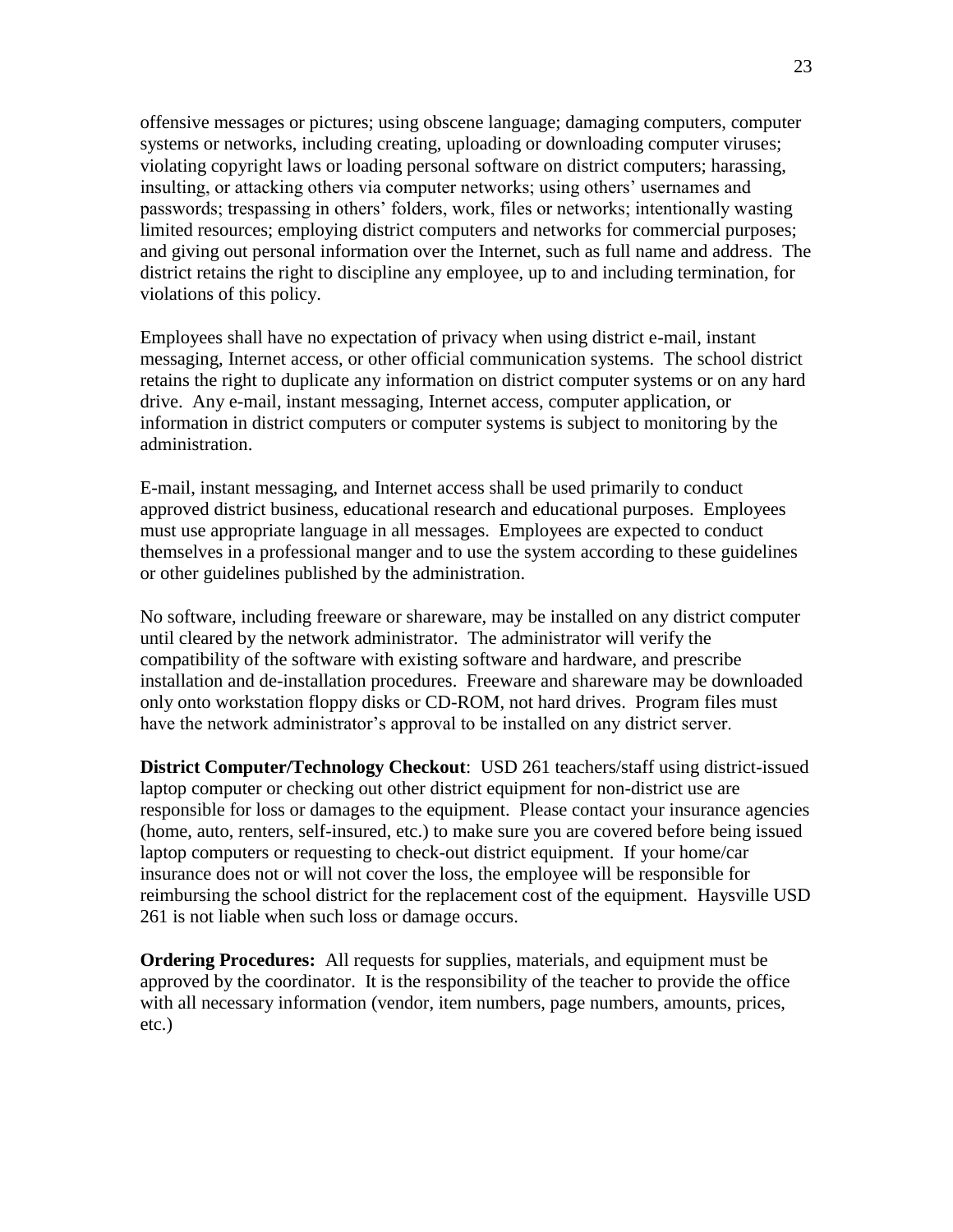**Reimbursements:** Reimbursement for expenses must be approved by the PAT coordinator. Teacher must provide the office with the receipt of items purchased. Sales tax is non-reimbursable.

**Copying and Duplicating:** The copyright laws of the United States make it illegal for anyone to duplicate copyrighted materials without permission. Severe penalties are provided for unauthorized copying of materials unless the copying falls within the bounds of the "fair use" doctrine. Any duplication of copyrighted materials by district employees must be done with permission of the copyright holder or within the bounds of "fair use."

**Vehicle Request:** Request must be made and approved by the building coordinator and by the director of transportation for use of a district owned vehicle.